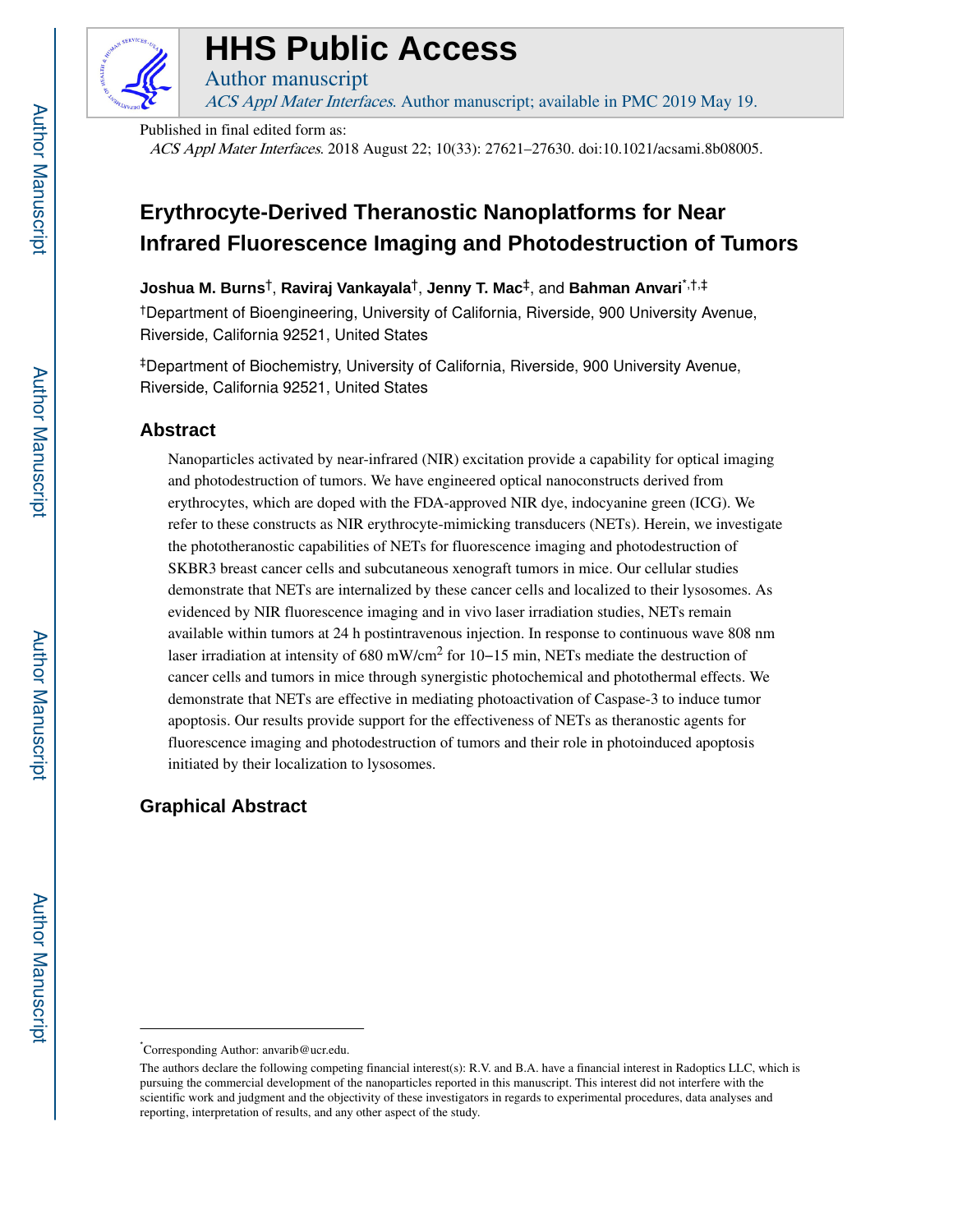

#### **Keywords**

apoptosis; lysosomes; indocyanine green; red blood cells; photodynamic therapy; photothermal therapy

## **INTRODUCTION**

Light-activated materials present a potential theranostic platform for image-guided phototherapy.<sup>1–3</sup> In particular, use of near-infrared (NIR) wavelengths ( $\approx$ 750–1450 nm) is especially advantageous since relatively deep (≈2−3 cm) optical imaging and phototherapy can be achieved due to reduced light absorption and scattering by endogenous constituents. To date, indocyanine green (ICG) remains as the only NIR-activated agent approved by FDA for specific clinical applications including ophthalmic angiography, car-diocirculatory measurements, assessment of hepatic function, and blood flow evaluation.4,5 ICG has also been investigated for potential applications ranging from sentinel lymph node mapping in patients with different types of cancer to imaging intracranial aneurysm and cerebral arteriovenous malformations. $6-11$ 

In addition to its optical imaging capabilities, ICG has also been investigated as a photosensitizer for photodynamic therapy of choroidal melanomas and breast adenocarcinomas,<sup>12,13</sup> as well as a photothermal agent for treatment of port wine stains.<sup>14</sup> However, ICG's major drawbacks are its short plasma half-life (≈3−5 min) and nonspecific interactions with various biological macromolecules, particularly serum albumin and high density lipoproteins. To overcome these limitations, ICG has been encapsulated within various constructs, including micelles, liposomes, silica, and synthetic polymers.  $15-20$ 

Use of mammalian cells such as erythrocytes, lymphocytes, and macrophages, or constructs derived from them, are receiving increased attention as delivery platforms due to increased circulation time and biocompatibility.<sup>21–25</sup> For example, Hu et al. reported that nanoconstructs (≈80 nm diameter) composed of a poly(lactic-co-glycolic acid) (PLGA) core coated with erythrocyte-derived membranes were retained in blood for 3 days with circulation half-life of  $\approx 8$  h in mice.<sup>26</sup> Piao et al. have reported that the circulation half-life of gold nanocages cloaked with erythrocyte membranes ( $\approx$ 90 nm diameter) was  $\approx$ 9.5 h.<sup>24</sup> Rao et al. did not observe systemic toxicity 15 days after intravenous injection of erythrocyte membrane-coated upconversion nanoparticles in mice.<sup>23</sup>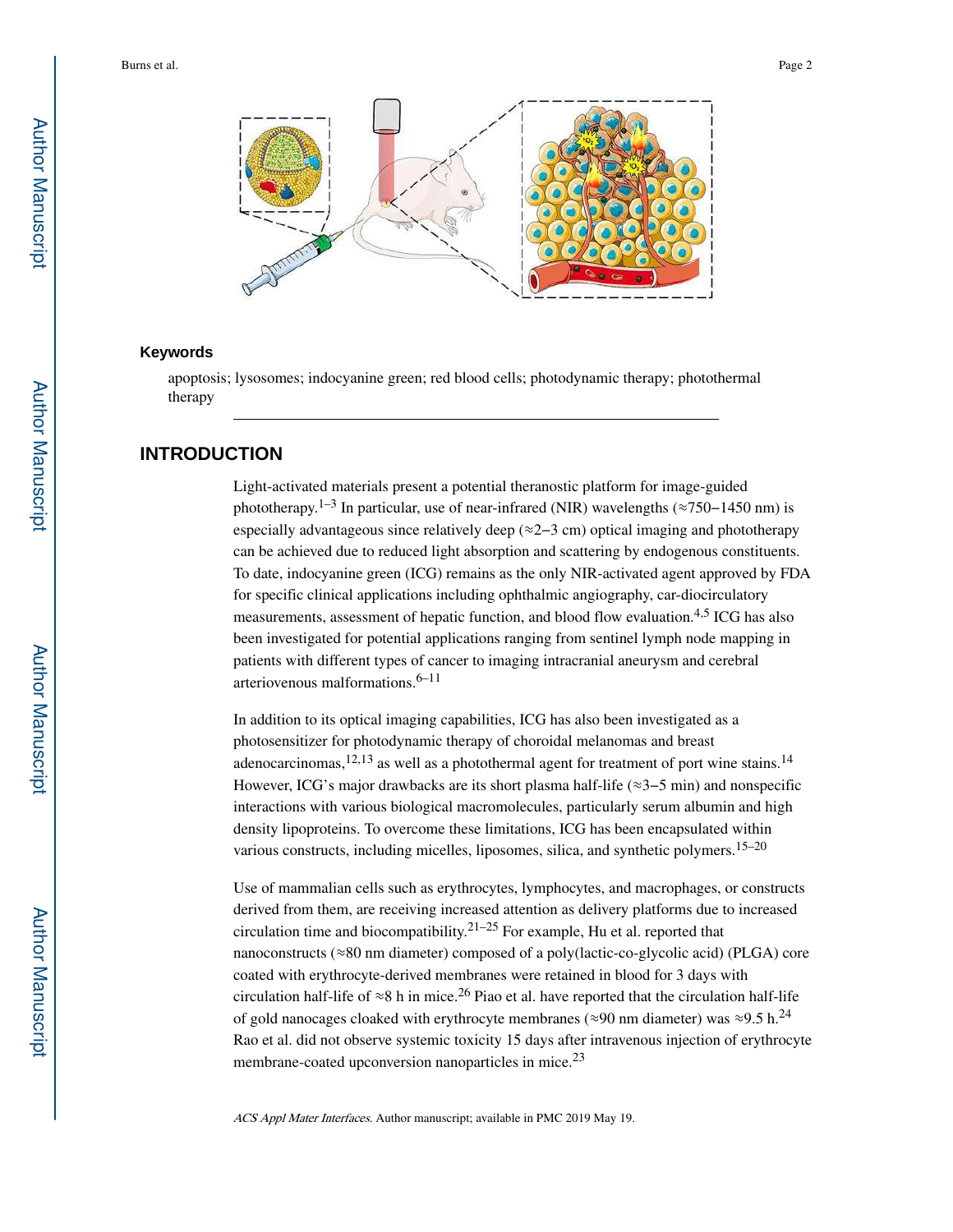We previously provided the first report on the engineering of nanosized vesicles derived from erythrocytes loaded with ICG and their utility for fluorescence imaging and photodestruction of human dermal microvascular endothelial cells. We refer to these constructs as NIR erythrocyte-mimicking transducers (NETs) since once activated by NIR light, they can transduce the absorbed photons energy to generate heat, emit fluorescence, or mediate production of reactive oxygen species (ROS). Herein, we investigate the phototheranostic capabilities of NETs for near-infrared fluorescence imaging and photodestruction of cancer cells and subcutaneous xenograft tumors in mice. We demonstrate that NETs remain available within tumors at 24 h postintravenous injection and mediate the destruction of cancer cells' and tumors through synergistic photochemical and photothermal effects in response to continuous wave laser irradiation. We report for the first time that NETs are localized to cancer cells lysosomes and upon photoexcitation can induce Caspase-3 activation, leading to tumor apoptosis.

## **RESULTS AND DISCUSSION**

#### **Characterization of NETs.**

The mean peak hydrodynamic diameter of NETs as estimated by dynamic light scattering (DLS) was ≈79 nm (Figure 1a). We used log-normal fits to estimate the mean ± standard deviation (SD) diameter of NETs as  $85 \pm 1$  nm. We have previously published transmission electron<sup>27</sup> and scanning electron<sup>28</sup> microscopic images of NETs and demonstrated that DLS-based measurements of NETs' diameters are consistent with those made by electron microscopy. The polydispersibility index (PDI) value for this set of NETs was 0.2, meaning that the standard deviation in diameter is 20% of the mean value. Nanoparticles with PDI values in the range of 0.1−0.4 are considered as moderately polydispersed.29 Since the hydrodynamic diameters of NETs are <200 nm, they are likely to be effective for extravasation into tumors through the enhanced permeability and retention effect, induced by the leaky tumor vasculature and impaired lymphatic drainage.  $30,31$ 

The absorption spectra of free 13  $\mu$ M ICG dissolved in ≈310 mOsm phosphate buffer saline (PBS) (defined as the 1× PBS) and NETS fabricated using 1.1 mM ICG in the loading buffer are shown in Figure 1b. The free ICG equivalent concentration loaded into these NETs [ICG<sub>NETs</sub>] was estimated as  $\approx$ 10 μM (see Experimental Section). The absorption spectrum of free ICG exhibited primary and secondary peaks at 698 and 776 nm, associated with the H-like aggregate and monomeric forms of ICG, respectively.<sup>32</sup> In contrast, NET suspended in  $1\times$  PBS, showed a dominant spectral peak at 804 nm, suggesting that the monomeric ICG was the dominant form within these NETs. The bathochromic (red) spectral shift in the monomeric absorption of free ICG from 776 to 804 nm in NETs is consistent with our previous results.27,28,33 This shift can be attributed to the binding of ICG molecules to phospholipids and membrane proteins of the NETs, causing a change in the molecular energy levels of ICG, as well as the local solvent environment surrounding ICG within the NETs.32,34

In response to photoexcitation at  $720 \pm 2.5$  nm, the normalized fluorescence emission spectra ( $\chi(\lambda)$ ) (see eq 1) of 4 μM free ICG and NETs ([ICG<sub>NETs</sub>]  $\approx$  2 μM) showed respective peaks at 792 and 796 nm, associated with the monomer form, respectively (Figure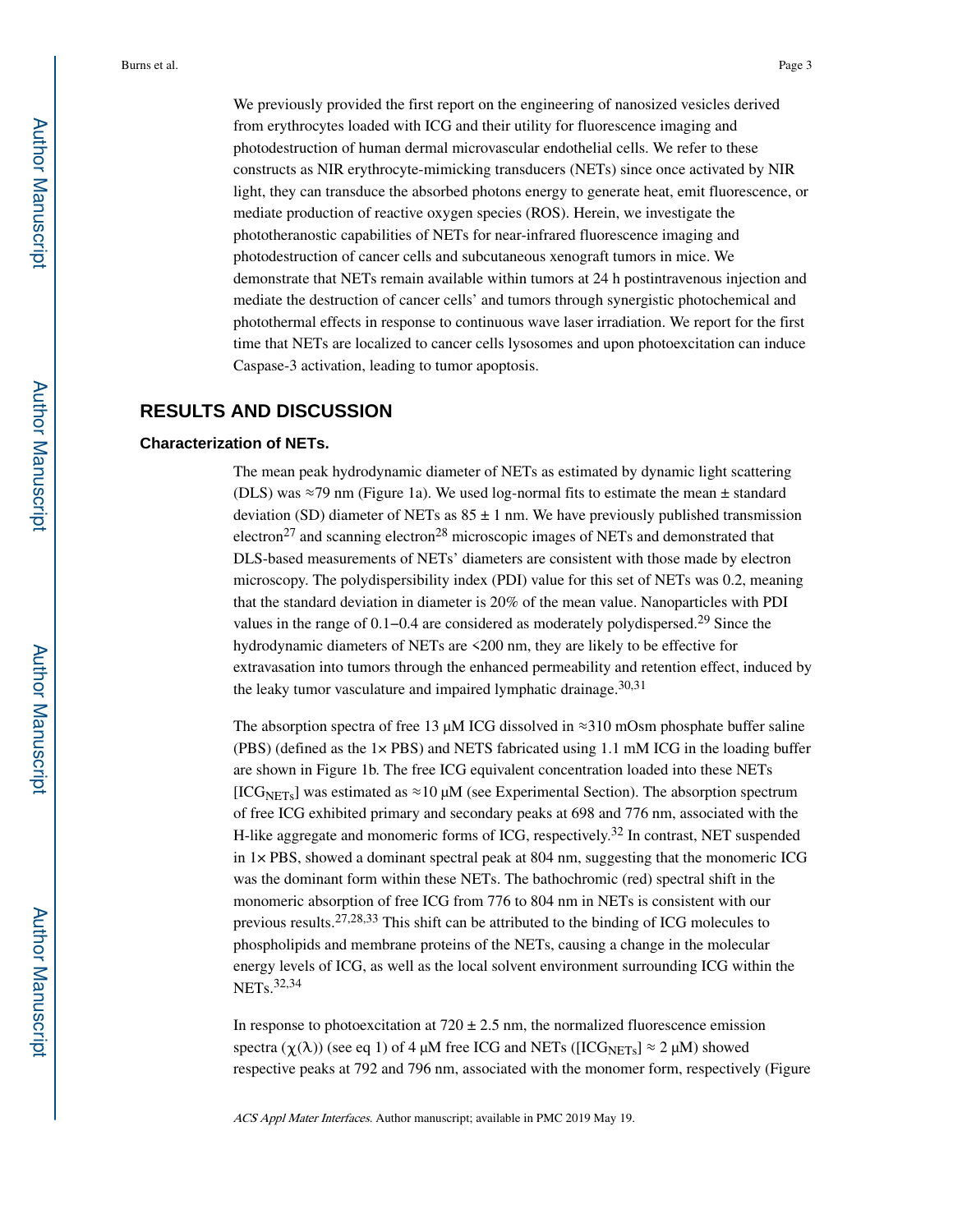1c). The normalized fluorescence emission spectra had a similar bathochromic shift from 792 nm (associated with the monomer form of free ICG) to 796 nm (associated with emission from the monomeric form of ICG in NETs). The peak value of  $\gamma(\lambda)$  for NETs was ≈15% higher than that of free ICG. This increase may be due to reduced self-aggregation of ICG as a result of its binding to proteins and lipids in the membrane shell of NETs. Similar fluorescent enhancement has been reported for ICG binding to lipids, $17$  proteins in fetal bovine serum,  $32$  and albumin.  $35$ 

#### **Photostability and NETs-Mediated Singlet Oxygen Generation.**

To gain insight on photostability of ICG in both free and nanoencapsulated formulations, we acquired their respective absorption spectra immediately after being laser irradiated at 808 nm with incident intensity  $(I_0)$  of 680 mW/cm<sup>2</sup> for up to 15 min (Figure 2a). We prepared solutions of free ICG (22  $\mu$ M) and NETs ([ICG<sub>NETs</sub>]  $\approx$  18  $\mu$ M) in 1× PBS so that the absorbance values for both free ICG and NETs at 808 nm were 1.8. With increasing laser irradiation times, there were corresponding reductions in the absorption spectra (Figure 2a). These reductions can be attributed to photoinduced chemical modification of ICG molecules to produce a leuco form of the dye with converted  $sp^2$  to  $sp^3$  carbon hybridization and/or induce cleavage of the  $\pi$ -conjugation along the polyene segment of the dye while keeping the aromatic benzoindotricarbocyanine moieties intact.<sup>27</sup> At 808 nm, free ICG had the lowest percentage decrease in its absorbance values as compared with NETs (Figure 2b). For example, after 15 min of irradiation, the 808 nm absorbance values of free ICG and NETs irradiated at 680 mW/cm<sup>2</sup> decreased by 26.2% and 60.0%, respectively. Greater reductions in 808 nm absorbance values of NETs upon laser irradiation may be due to induced molecular conformational changes in ICG as a result of nanoencapsulation.

We used 1,3-diphenylisobenofuran (DPBF) as a probe to assess the generation of singlet oxygen  $(^1O_2)$  in response to 808 nm photoexcitation of free ICG and NETs (see Experimental Section). Laser irradiation of DPBF dissolved in dimethylformamide (DMF) at  $I_0 = 680$  mW/cm<sup>2</sup> for up to 80 s did not alter the absorbance value at 411 nm (Figure 2c), confirming that there was no photoinduced production of  ${}^{1}O_{2}$  in the absence of NIR absorbing molecules or particles. However, in the presence of free ICG or NETs, the normalized DPBF absorbance at 411 nm progressively decreased with increased 808 nm laser irradiation time (Figure 2c). Generation of  $1O<sub>2</sub>$  is consistent with the type II photochemistry where the intersystem crossing of ICG (in free or nanoencapsulated form) to the excited triplet state is followed by energy transfer to the ground state molecular oxygen, producing  ${}^{1}O_{2}$ .

#### **Fluorescence Imaging of SKBR3 Breast Cancer Cells Incubated with NETs.**

SKBR3 human breast cancer cells were incubated at 37°C with PBS (negative control), 44 μM free ICG (positive control), or NETs ([ICG<sub>NETs</sub>]  $\approx$  36 μM) for 3 h. Following incubation, cells were washed and then fluorescently imaged. While there was no or minimal NIR fluorescence emission from SKBR3 cells incubated with PBS or free ICG, NETs-incubated cells emitted NIR fluorescence (Figure 3a).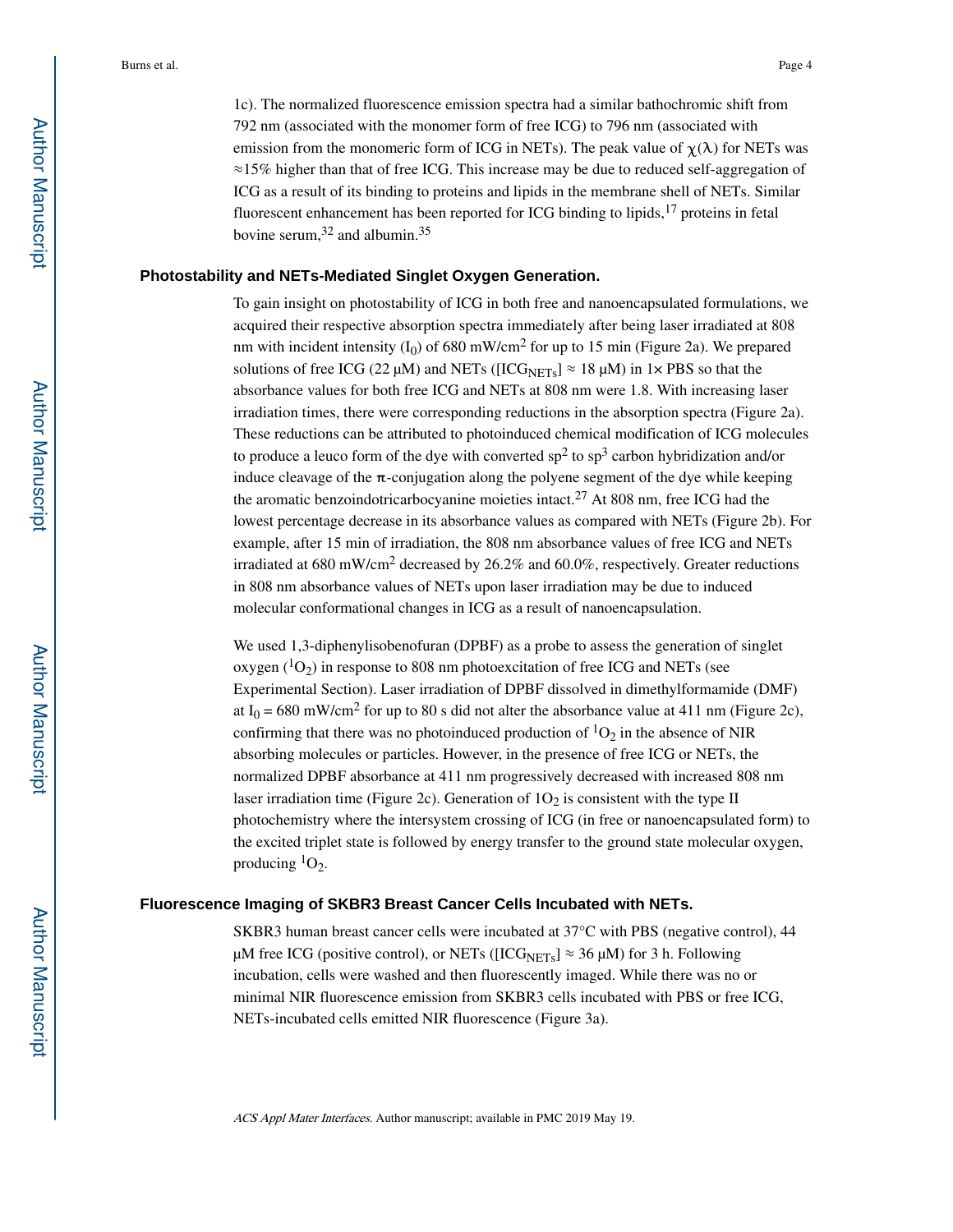Flow cytometry results confirmed that the mean fluorescence intensity of cells incubated with NETs were significantly higher than those associated with cells incubated with free ICG or PBS ( $n = 3$ ,  $p < 0.01$ ) (Figure 3b). These results further validate that NETs were effectively uptaken by the cells, whereas most of free ICG was removed as a result of washing the cells. These results demonstrate that NETs serve as an effective platform to deliver their cargo (ICG) to cancer cells.

To determine the cellular localization of NETs, we used  $4^{\prime}$ , 6-diamidino-2-phenylindole (DAPI) and Lysotracker, fluorescent probes that respectively stain the nucleus and lysosomes, and imaged the cells by laser scanning confocal fluorescence microscopy (LSCFM) (Figure 3c). Lysotracker and ICG fluorescence from NETs spatially overlapped, suggesting that NETs were localized to lysosomes of the cells and positioned at the periphery of the nucleus. Our analysis of the images indicated Pearson's value of  $R = 0.99$ , confirming that the intensity distributions were highly correlated. Similarly, Costes' P value of 1.00 confirmed the colocalization of the intensities from each pixel. Although not investigated here, it is possible that NETs may also accumulate in mitochondria. For example, it has been demonstrated that an analog form of ICG, consisting of a cyclohexenyl substitution in the middle of the polymethine linker and two asymmetrical amphipathic Nalkyl side chains, accumulated in the mitochondria of MCF-7 and 4T1 breast cancer cells.<sup>36</sup> In another study, localization of magnetic complex nanoparticles loaded with ICG to the mitochondria of A549 adenocarcinomic alveolar basal epithelial cell line was reported.<sup>37</sup>

#### **Laser Irradiation of SKBR3 Breast Cancer Cells Incubated with NETs.**

SKBR3 cells were incubated at 37°C with PBS (negative control), 176 μM free ICG (positive control), or NETs ( $[ICG<sub>NETs</sub>] \approx 144 \mu M$ ) for 3 h. Following incubation, cells were washed and then irradiated at 808 nm for 15 min using  $I_0 = 680$  mW/cm<sup>2</sup>. We evaluated the viability of the cells following laser irradiation. Cells were stained with Calcein acetoxymethyl (AM) and ethidium homodimer-1 (EthD-1) to fluorescently visualize the live and dead cells, respectively (Figure 4a). In response to laser irradiation, ≈93% of ICGtreated SKBR3 cells remained viable. However, only 32% of NETs-treated cells were viable after laser irradiation at these parameters (Figure 4b).

We also evaluated the effects of  $[ICG<sub>NETs</sub>]$  on photodestruction of SKBR3 cells. The fraction of cell death progressively increased as  $[ICG<sub>NETs</sub>]$  increased (Figure 4c). With increased [ICG<sub>NETs</sub>] from 18 to 144  $\mu$ M, the fractions of cell death increased from 23% to 68% for SKBR3 cells incubated with NETs.

To investigate if ROS production was a contributing mechanism to photoinduced destruction of SKBR3 cells, we used the molecular 2,7-dichlorofluorescein diacetate (DCFH-DA) (see Experimental Section). Cells incubated with NETs showed dichlorofluorescein (DCF) fluorescence whereas the incubation of cells with PBS or ICG did not result in any noticeable DCF fluorescence emission (Figure 5a). These results indicate that NETs were uptaken by SKBR3 cancer cells and mediated ROS production in response to laser irradiation.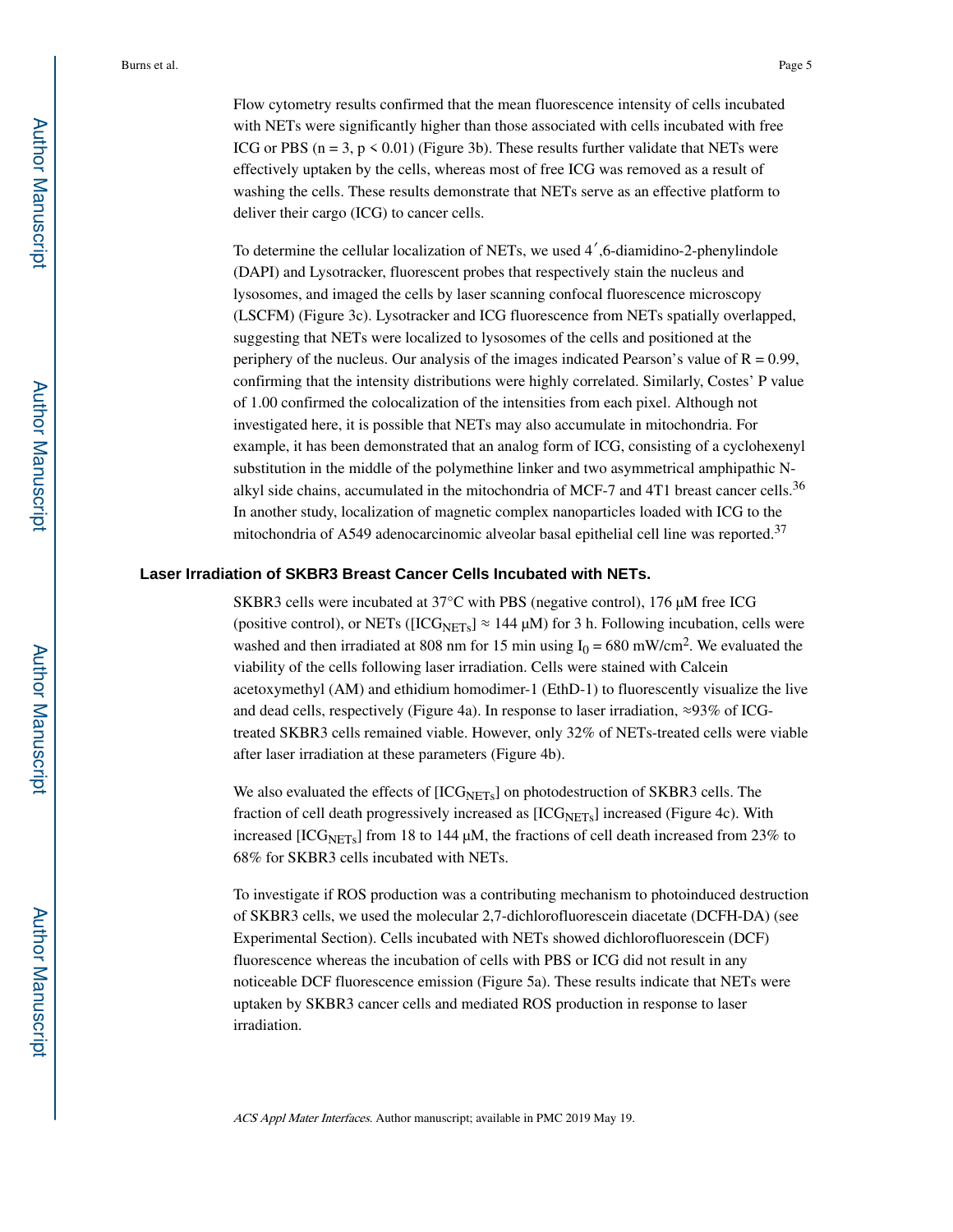To determine if ROS included  ${}^{1}O_2$  as a constituent, we used sodium azide as an  ${}^{1}O_2$ quencher (see Experimental Section).<sup>38</sup> Upon pretreatment with sodium azide, the DCF fluorescence emission from SKBR3 cells incubated with NETs was quenched after laser irradiation, indicating the DCF emission from cells not treated with sodium azide was associated with  ${}^{1}O_2$  production in response to laser irradiation. Collectively, our in vitro results based on analysis of cell viability (Figure 4) and the use of molecular probes for ROS detection (Figure 5) support the presence of a photochemical mechanism in destruction of cancer cells incubated with NETs and laserirradiated at 808 nm using  $I_0$  = 680 mW/cm<sup>2</sup> for 15 min.

#### **NIR Fluorescence Imaging and Laser Irradiation of Tumors.**

We investigated the efficacy of NETs in NIR fluorescence imaging of tumors. Tumors were extracted 24 h after tail vein injection of PBS (control) or NETs ([ICG<sub>NETs</sub>]  $\approx$  980  $\mu$ M) and were immediately imaged by NIR photoexcitation and collecting the fluorescence emission. NETs offered the capability to image the tumor (Figure 6a), indicating that they were present within the tumor at 24 h postinjection. These results show that encapsulation of ICG within erythrocyte-derived nanovesicles provided an effective method to prolong the circulation of ICG, making it available for an intended application (e.g., tumor imaging) for at least 24 h.

We assessed the capability of NETs in mediating photo-destruction of xenograft tumors implanted subcutaneously in mice. Laser irradiation was done 24 h after intravenous injection of NETs via the tail vein. To investigate if there was a photothermal effect during laser irradiation, we recorded the in vivo temperature changes using a thermocouple needle probe inserted at ≈1 mm below the skin and ≈2 mm outside of the laser-irradiated spot. Laser irradiation at I<sub>0</sub> = 680 mW/cm<sup>2</sup> resulted in a temperature rise of  $\approx$ 11<sup>o</sup>C at the end of the 10 min of irradiation time (Figure 6b). This temperature rise underestimates the actual temperature distributions within the tumor and is a measure of the heat diffusion from the irradiated tumor site. Nevertheless, these measurements suggest that there was a photothermal effect during laser irradiation.

To investigate the presence of cellular apoptosis in response to laser irradiation, some of the tumors were extracted immediately after laser irradiation and imaged by fluorescent immunostaining to detect the presence of Caspase-3. As evidenced by fluorescence emission, there was Caspase-3 activation in mice injected with NETs and irradiated at 680 mW/cm<sup>2</sup> for 10 min (Figure 6c). Analysis of these images confirmed that NETs were effective in mediating photoinduced activation of Capase-3 as evidenced by statistically significant higher values of fluorescence intensity associated with Caspase-3 (Figure 6d). Results of in vivo laser irradiation of tumors provide further evidence that NETs remained in circulation for at least 24 h.

In response to laser irradiation at  $I_0 = 680$  mW/cm<sup>2</sup> in conjunction with NETs, we observed reductions in tumor volumes as early as 2 days postlaser irradiation (Figure 6e). By 10 days postirradiation, tumor volumes were nearly zero. In contrast, laser irradiation in the absence of NETs was associated with growths in tumor volumes, indicating the effectiveness of NETs in mediating photodestruction of tumors.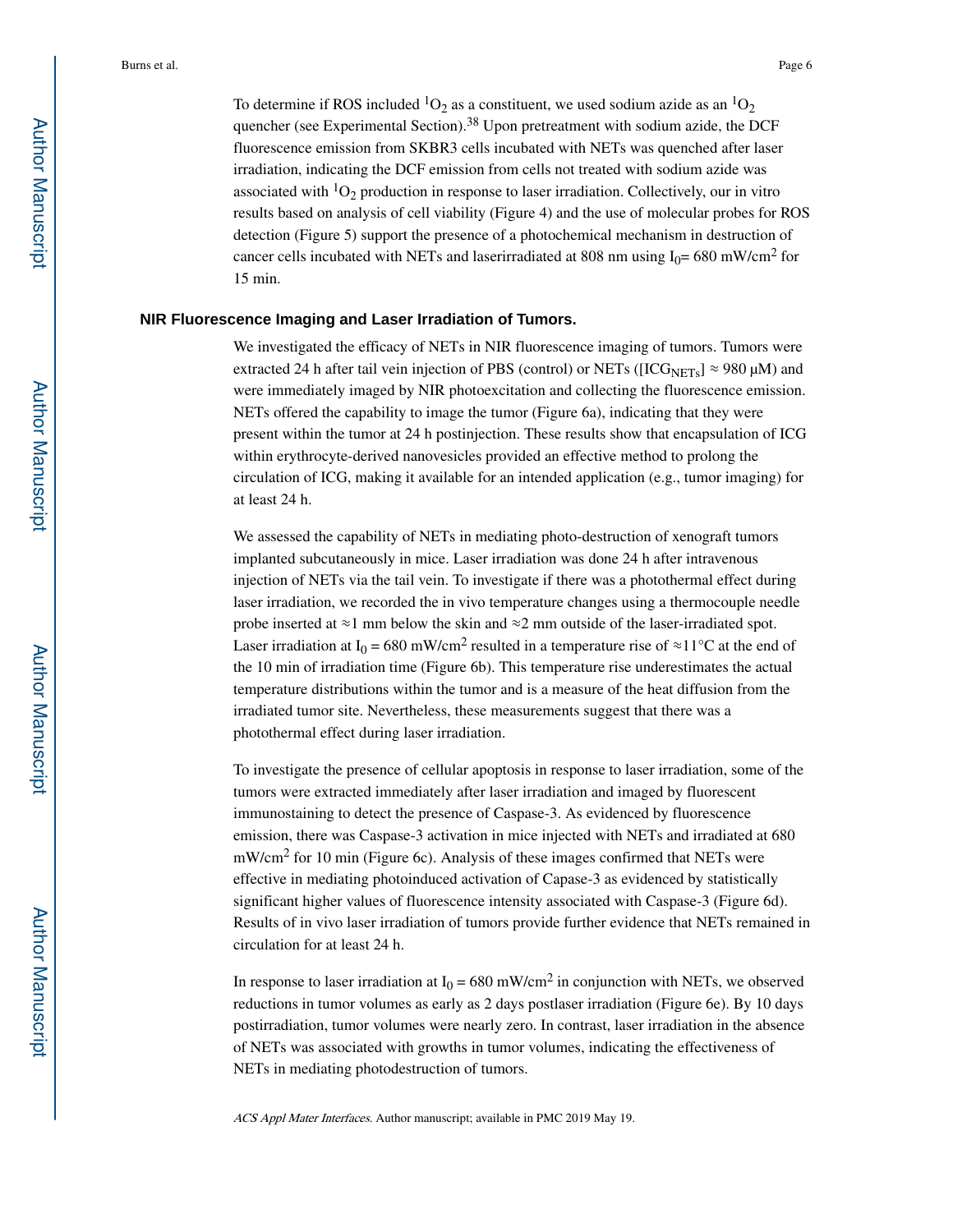Some important aspects of this study were the findings that (1) NETs were localized to lysosomes as evidenced by LSCFM results (Figure 3) and (2) NETs mediated photoactivation of Caspase-3 in tumors (Figure 6c,d). These results indicate that lysosomal localization of NETs with subsequent laser irradiation, at the indicated parameters, can induce cellular apoptosis. Photoinduced damage to lysosomes membranes leads to release of cathepsin proteases and other hydrolytic enzymes into the cytosol<sup>39</sup> to activate apoptosis mediator proteins.<sup>40</sup> Pro-apoptotic mediators include a subgroup of the B-cell lymphoma 2  $(BCL-2)$  family of proteins.<sup>41</sup> Bid is a member of the BCL-2 subgroup containing only the BH3 domain, which is cleaved by proteases to truncated Bid (tBid).<sup>42</sup> Upon translocation to the outer membranes of mitochondria, tBid can directly promote mitochondrial outer membrane permeabilization  $(MOMP)^{43,44}$  or play a role in recruitment of cytosolic Bax, another member of the proapoptotic BCL-2 group, to mediate  $MOMP<sub>1</sub><sup>45,46</sup>$  leading to release of pro-apoptotic proteins including cytochrome  $c^{47,48}$  The release of cytochrome c as a signal will finally activate the executors including Caspase-3 for cell death.<sup>40</sup> Therefore, our findings are consistent with photoinduced lysosomal damage as the basis to induce apoptosis. Nevertheless, on the basis of the observed temperature increases (Figure 6b), photothermal effects could have also contributed to the destruction of cancer cells (Figure 4) and tumors (Figure 6e).

Various light-activated nanoparticle systems are under investigation in relation to cancer imaging and therapy. On the basis of material type, such systems can generally be classified into semiconductors (e.g., quantum dots (QDs)), metallic (e.g., gold, silver) and organic (i.e., carbon nanomaterials such as graphene and fullerene) particles.<sup>49,50</sup> There are certain attractive features with these types of materials such as photostability of QDs, tunable optical properties of QDs and gold nanomaterials, light-induced local surface plasmon resonance effects, and quantum confinement effects due to nanosize (<10 nm) of carbon materials that result in their distinct optical properties. Limitations of these materials include cytotoxicity associated with certain constituents of QDs, potential oxidative stress and genotoxicity associated with gold nanoparticles,  $51$  safety concerns with carbon nanotubes,  $52$ and short vascular retention time of carbon nanomaterials due to their excretion through the kidneys, which stems from their small size (<10 nm).

In comparison to these light-activated nanoparticle systems, the major key advantages of NETs stem from its constituent materials and composition that lead to the distinct properties and capabilities of these particles: (1) As constructs that can be engineered autologously (or from similar blood types), NETs are potentially nonimmunogenic, nontoxic, and biocompatible. (2) CD47 is a key membrane glycoprotein expressed in erythrocytes,  $53$ which impedes phagocytosis. Our previous results<sup>28</sup> indicate that CD47 remains on the surface of NETs, suggesting that NETs may remain shielded from the immune system and have extended retention time within the vasculature, hence providing their cargo (e.g., ICG) available for delivery to the tumor site over a longer time. Herein, as evidenced by NIR fluorescence imaging and in vivo laser irradiation studies, NETs remain available within tumors at 24 h postintravenous injection. In comparison, the reported halflives of ICG encapsulated in PLGA or liposomal nanoparticles following intravenous injection are, respectively, on the order of approximately 5 min and less than a minute in blood.<sup>19,54</sup> (3) Fabrication of NETs is simple. Particles can be produced within about a day at room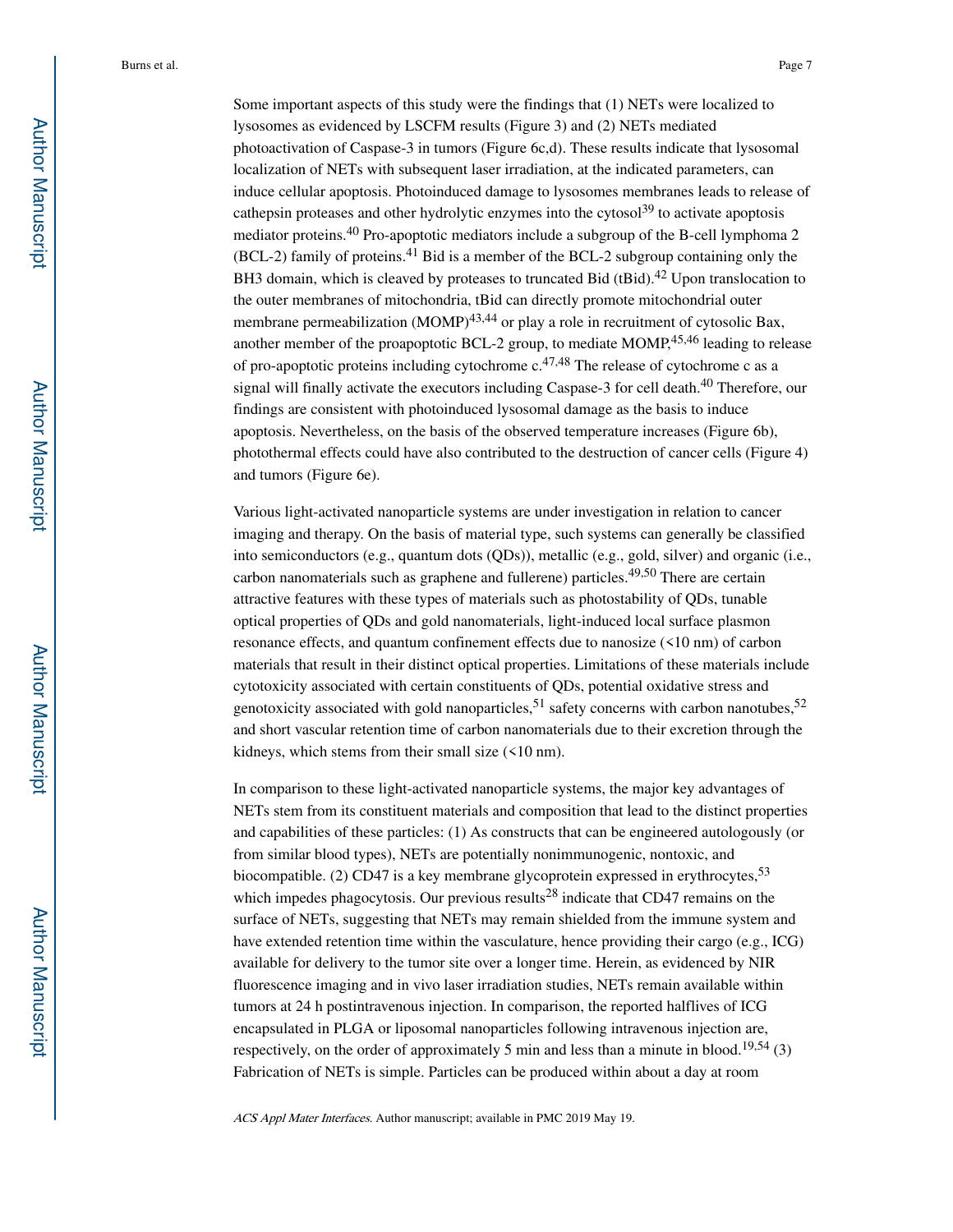temperature and pressure without any complex chemical synthesis procedures and use of specialized and expensive equipment.

Our results are consistent with the findings by Ren et al. in which nanoparticles ( $\approx$ 150 nm diameter) comprised of an ICG-bound albumin and perfluorocarbon core encapsulated by an erythrocyte-derived membrane shell were used as phototherapeutic agents.<sup>55</sup> These investigators also reported that both photothermal and photochemical effects (i.e., production of singlet oxygen) can serve as the basis for destruction of xenograft tumors in mice in response to 808 nm laser irradiation at  $I_0 = 1$  W/cm<sup>2</sup> for 3 min.

A synergistic effect of photothermal and photochemical mechanisms indicates that the photophysics of ICG allows for both vibrational relaxations from its excited electronic states as well as intersystem crossing to a triplet state under the irradiation parameters investigated in this study to ultimately lead to photodestruction of tumors. The photophysical properties of ICG can be exploited to endow NETs with capabilities for fluorescence imaging and therapeutic effects. In this context, NETs can serve as platforms for light-activated theranostics as applied to a variety of solid tumors. For example, a particularly important clinical application is in relation to ovarian cancer theranostics. Patients with ovarian cancer are most often diagnosed with late stage disease with metastasis to the peritoneum. One of the most important prognostic factors is the degree of cytoreduction at surgery. However, small tumor nodules ( $\leq 1$  mm) are diffcult to detect by current preoperative imaging methods or visually during surgery. Furthermore, tumors may reside along critical structures to be removed without inducing significant morbidity. Surgical procedures such as diaphragm stripping, splenectomy, distal pancreatectomy, liver resection, or cholecystectomy may be required to remove such intraperitoneal tumors. NETs can potentially be used as lightactivated theranostic nanoprobes during intraoperative procedures to enable visualization of small tumor nodules for surgical removal or mediate photodestruction of inoperable tumors.

## **CONCLUSIONS**

We have demonstrated the phototheranostic capabilities of NETs for fluorescence imaging and photodestruction of cancer cells and subcutaneous xenograft tumors in mice. NETs are internalized by cancer cells and localized to the lysosomes. NETs remain available within tumors at 24 h postintravenous injection and mediate the destruction of cancer cells and xenograft tumors through synergistic photochemical and photothermal effects at the irradiation parameters investigated. Our results indicate that NETs are capable of mediating photoinduced tumor destruction initiated by their localization to lysosomes with subsequent activation of Caspase-3 and culminated in tumor apoptosis.

## **EXPERIMENTAL SECTION**

#### **Fabrication of NETs.**

Erythrocytes were separated from bovine whole blood (Rockland Immunochemicals, Inc., Limerick, PA) by centrifugation (5 min,  $1300g, 4^{\circ}$ C). The supernatant, containing the plasma and buffy coat, was discarded, and the resulting packed erythrocytes were washed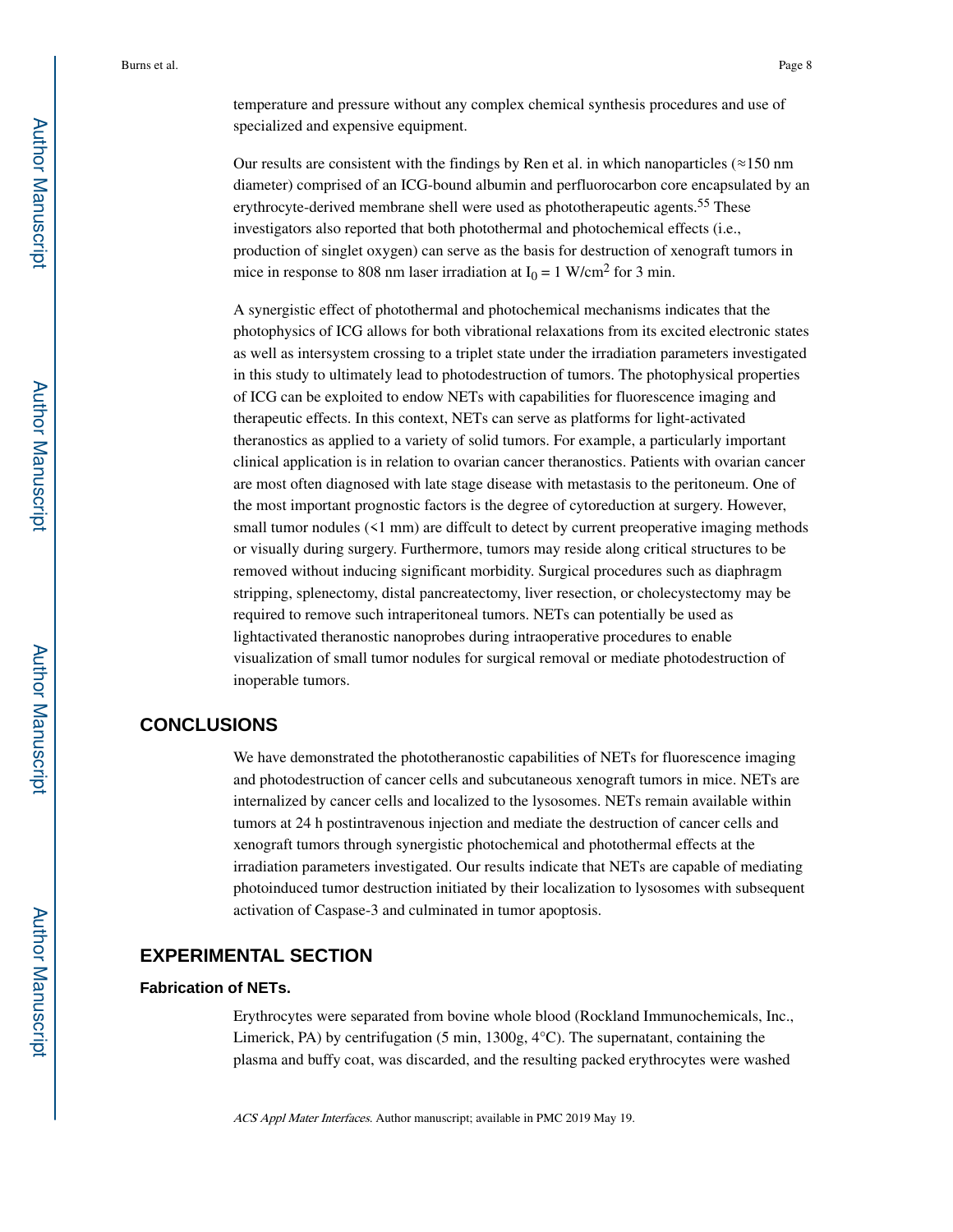twice with  $1\times$  (310 mOsm, pH  $\sim$  8.0) phosphate buffer saline (PBS). Packed erythrocytes were then subjected to sequential hypotonic treatment with  $0.5\times$  PBS (155 mOsm, pH ~ 8.0) and  $0.25 \times$  PBS (77.5 mOsm, pH  $\sim$  8.0), respectively. The centrifugation process (20 000g, 15 min, 4°C) was repeated until all the hemoglobin was depleted, resulting in opaque white pellet containing micron-sized hemoglobin-depleted erythrocyte ghosts (EGs).

To obtain nanosized EGs, the micron-sized EGs were extruded 10 times through 800 nm polycarbonate porous membranes (Nuclepore Track-Etched Membranes, Whatman, Florham Park, New York), followed by 10 more extrusions through 400 nm polycarbonate membranes and another 10 times through 200 nm polycarbonate membranes using an extruder (LIPEX Extruder, TRANSFERRA Nanosciences Inc., Burnaby, Canada). To concentrate the nanosized EGs, 10 mL of nanosized EGs was centrifuged (99 000g, 1 h, 4°C) and resuspended in 1 mL of 1× PBS.

To load ICG into nanosized EGs, 1 mL of nanosized EGs solution, concentrated by 10 times, was incubated with 3 mL of ICG dissolved in water (at concentration of 2 mg/mL) and 3 mL of hypotonic buffer (Na<sub>2</sub>HPO<sub>4</sub>/Na<sub>2</sub>H<sub>2</sub>PO<sub>4</sub>, 140 mOsm, pH  $\sim$  5.8), resulting in 6 mg of ICG in 7 mL of the loading buffer. The corresponding concentration of ICG in this loading buffer was  $\approx$  1.1 mM (considering the molecular weight of ICG as  $\approx$ 775 Da). The suspension was incubated for 5 min at 4°C in the dark, centrifuged at 74 000g for 30 min, and then washed three times using 1× PBS to remove any non-encapsulated ICG. The pellet containing ICGencapsulated EGs (i.e., NETs) was removed and resuspended in 1 mL of  $1 \times PBS$  (4 $\degree$ C). To avoid saturation in measurements of NIR absorbance values during absorption spectral recordings, this solution of NETs was further diluted by a factor of 80 using 1× PBS. We then acquired the absorption spectrum of the 1:80 diluted solution of NETs.

Next, we proceeded to estimate the free ICG equivalent concentration within the population of NETs [ICG<sub>NETs</sub>] as follows. We first acquired the absorption spectra of ICG dissolved in water at concentrations in the range of 2−10 μM. We chose water as the solvent since the absorption spectra of NETs resembles that of ICG dissolved in water at concentrations less than ≈20 μM. The spectra were then spectrally integrated in the range of 600−900 nm, and the resulting values  $(A_{int})$  were plotted against ICG concentrations to obtain a calibration curve ( $\mathbb{R}^2 = 0.99$ ). We then used the value of  $A_{int}$  associated with the 1:80 diluted solution of NETs in conjunction with the calibration curve to estimate  $[ICG<sub>NETs</sub>] \approx 12.25 \mu M$ . Finally, we estimated  $[ICG<sub>NETs</sub>]$  for the undiluted NETs to be ≈980  $\mu$ M as the product of 12.25  $\mu$ M and the dilution factor of 80. In a similar fashion, we prepared various dilutions of the NETs solution with values of  $[ICG<sub>NETs</sub>] \approx 2, 10, 18, 36, 72,$  and 144  $\mu$ M.

#### **Characterization of NETs.**

The hydrodynamic diameters of NETs suspended in  $1 \times PBS$  were measured by dynamic light scattering (DLS) (Zetasizer NanoZS90, Malvern Instruments Ltd., Malvern, United Kingdom). The absorption spectra of NETs ([ICG<sub>NETs</sub>]  $\approx 10 \mu$ M) and 13  $\mu$ M free ICG suspended in 1× PBS were obtained using a UV–visible spectrophotometer (Cary 50 UV– vis spectrophotometer, Agilent Technologies, Santa Clara, CA) with optical path length of 1 cm. The fluorescence emission spectra of NETs ([ICG<sub>NETs</sub>]  $\approx$  2  $\mu$ M) and 4  $\mu$ M free ICG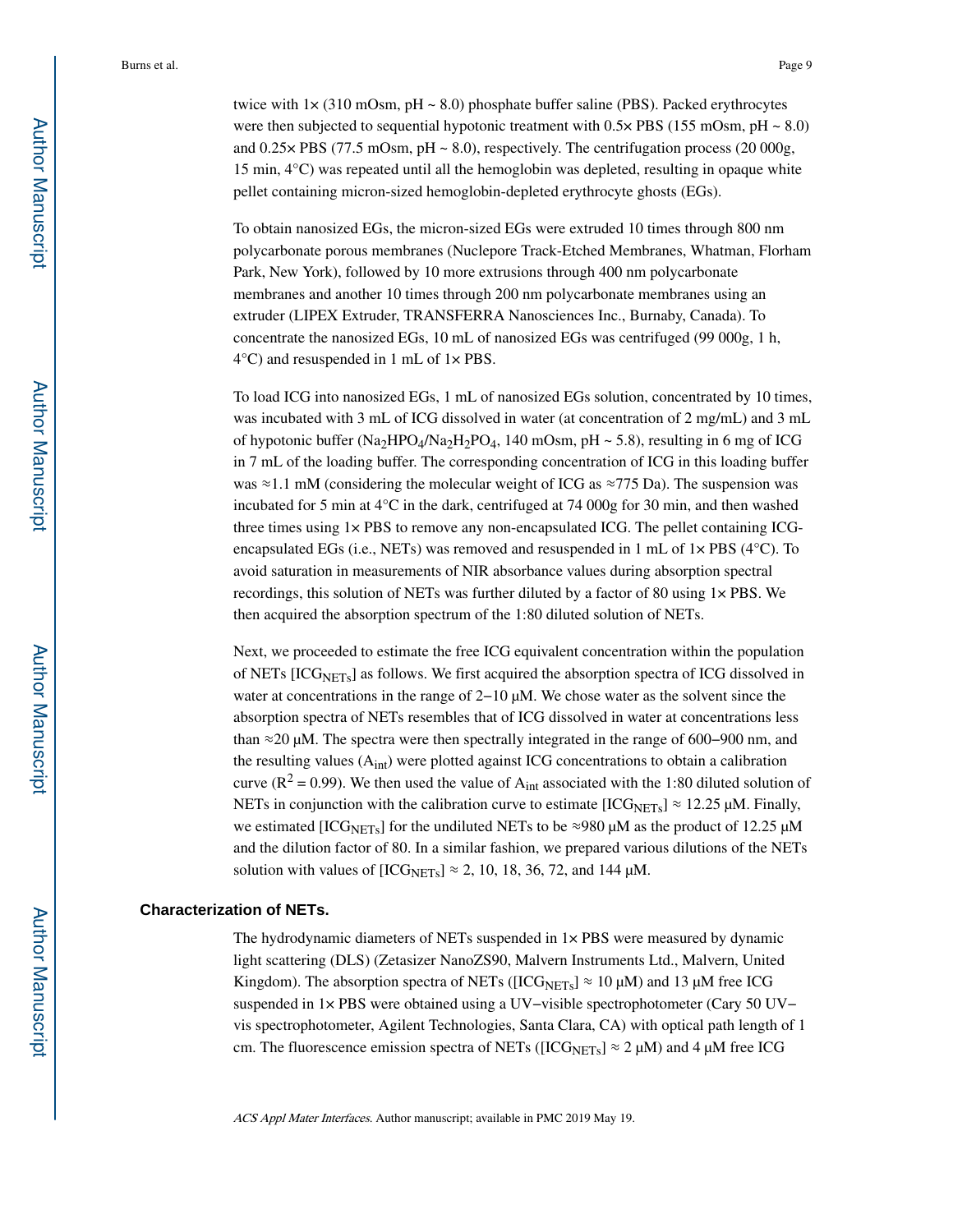were acquired in response to  $720 \pm 2.5$  nm and recorded using a fluorimeter (Fluorolog-3 spectrofluorometer, Edison, NJ). We normalized the fluorescence emission spectra ( $\chi(\lambda)$ ) as

$$
\chi(\lambda) = \frac{F(\lambda)}{\left(1 - 10^{-A(\lambda_{\text{ex}})}\right)} \quad (1)
$$

where A and F are the wavelength  $(\lambda)$  dependent absorbance and intensity of the emitted fluorescence light, respectively, and  $\lambda_{ex}$  is the excitation wavelength.

#### **Photostability of NETs.**

NETs suspended in PBS ( $[ICG<sub>NETs</sub>] \approx 18 \mu M$ ) and 22  $\mu M$  of ICG dissolved in PBS were prepared. Samples were then laser-irradiated at 808 nm using an intensity  $(I_0)$  value of 680 mW/cm<sup>2</sup> (9 mm diameter focal spot) for durations ( $t_{laser}$ ) ranging between 1 and 15 min. Immediately following each experiment at a given t<sub>laser</sub>, we acquired the absorption spectra of the samples and normalized them to the absorbance value at 808 nm ( $A(\lambda = 808 \text{ nm}))$ prior to laser irradiation (defined as time  $t_0$ ).

#### **Detection of Singlet Oxygen Generation.**

We used 10 μM 1,3- diphenylisobenzofuran (DPBF) as a probe to detect the generation of singlet oxygen  $(^{1}O_{2})$  in response to 808 nm photoexcitation of 11 μM free ICG or NETs ( $[ICG<sub>NETs</sub>] \approx 18 \mu M$ ). DPBF has an absorption peak at 411 nm in dissolved in dimethylformamide (DMF).<sup>56</sup> Upon reacting with <sup>1</sup>O<sub>2</sub>, DPBF undergoes 1,4-cycloaddition to form an endoperoxide product, resulting in decreased 411 nm absorption. Samples were irradiated at  $I_0 = 680$  mW/cm<sup>2</sup> for 10 s. An aliquot of sample was then withdrawn, and the absorbance at 411 nm was recorded using a UV−visible spectrophotometer. The absorbance value at 411 nm was normalized to the absorbance value at 411 nm prior to laser irradiation. In the negative control experiment, DPBF solution without NETs or free ICG was irradiated at  $I_0 = 680$  mW/cm<sup>2</sup>, and the 411 nm absorbance values were determined and normalized as above.

#### **Cell Culture.**

SKBR3 human breast cancer cells (ATCC, Manassas, VA) were cultured in Rosewell Park Memorial Institute (RPMI) 1640 medium (Mediatech Inc., Manassas, VA) supplemented with 10% fetal bovine serum (FBS) and 1% penicillin/streptomycin (Corning Inc., Corning, NY) at 37 $\degree$ C in 5% humidified CO<sub>2</sub>. Cells were used for in vitro experiments and implanted in mice to induce tumors.

#### **Assessment of NETs Uptake by SKBR3 Cancer Cells.**

We used bright-field and NIR fluorescence imaging, flow cytometry, and laser scanning confocal fluorescence microscopy (LSCFM) to evaluate the uptake of NETs by SKBR3 cancer cells. Cells were cultured in 96-well plates for NIR fluorescence imaging and 12-well plates for flow cytometry. For LSCFM, cells were grown on poly L-lysine coated coverslips in 12-well plates. After 24 h, cells were incubated in RPMI medium containing PBS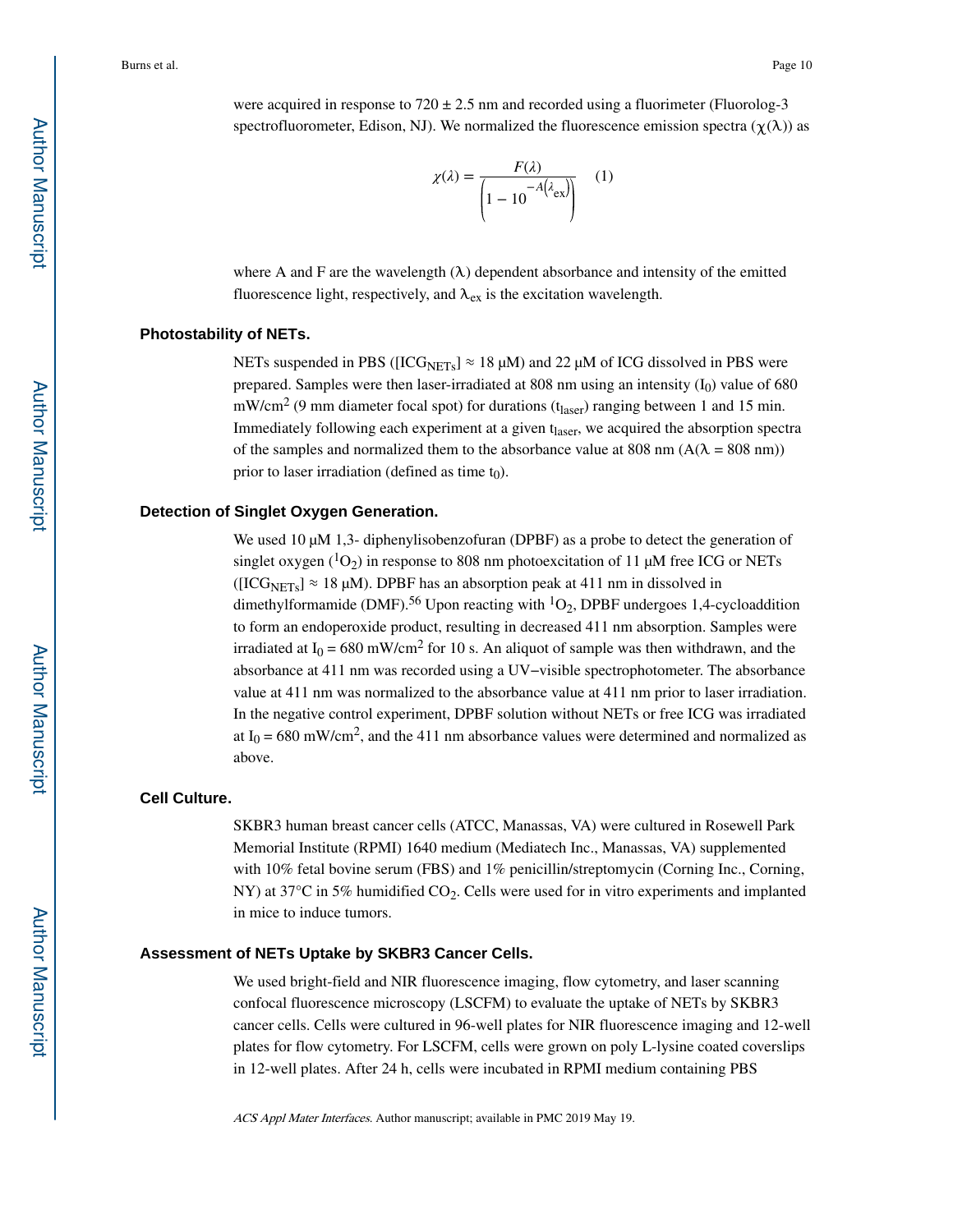(negative control), NETs ( $[ICG<sub>NETs</sub>] \approx 36 \mu M$ ), or 44  $\mu$ M free ICG (positive control) for 3 h. Cells were then washed three times with PBS prior to imaging or flow cytometry.

NIR fluorescence emission (>770 nm) in response to  $740 \pm 35$  nm excitation by a Nikon Mercury/Xenon arc lamp was captured by an electron multiplier gained charge-coupled device (EM-CCD) camera (Quant EM-CCD, C9100–14 Hamamatsu, Shizuoka-ken, Japan). The camera exposure time was set at 0.7 s for NIR fluorescence emission and 0.03 s for bright-field images and gain of 1.0. We present falsely colored microscopic images with NIR fluorescent emission due to ICG (red channel) merged with bright-field (gray channel).

For flow cytometry experiments, the RPMI medium was removed, and cells were incubated with trypsin for 5 min. After incubation, fresh RPMI was added to halt trypsinization, and cells were subsequently centrifuged at 125g for 5 min. The supernatant was removed, and the pellet was then resuspended in 1× PBS. A flow cytometer (BD FACSAria cell sorter, San Jose, CA) with photoexcitation at 633 nm and emission collection at >785 nm was used to measure the NIR signals from cells that had been incubated with PBS, NETs, or free ICG. All studies were done using three different samples. During flow cytometry, a minimum of ≈10 000 events were counted for each triplicate within the gating region.

For LSCFM experiments, the RPMI medium was removed after incubating the cells with NETs, and cells where then incubated with Lysotracker HCK-123 (Invitrogen, Carlsbad, CA) for 2 h. Immediately after staining with Lysotracker, we fixed and permeated the cells using 4% paraformaldehyde and 2% Tween 20, respectively. We then mounted the slide with ProLong Gold Antifade containing 4′,6-diamidino-2-phenylindole (DAPI) (Invitrogen, Carlsbad, CA) and used a confocal microscope (Leica SP5, Leica Microsystems Inc., Buffalo Grove, IL) with photoexcitation at 405, 488, and 633 nm, corresponding to DAPI, Lysotracker, and ICG absorption, respectively. Fluorescence emission was collected at 420−480, 500−610, and >655 nm, respectively. We present falsely colored microscopic images corresponding to DAPI (blue channel), Lysotracker emission (green channel), and ICG NIR emission (red channel). For colocalization analysis, we used ImageJ to calculate the pixel intensity correlation using the two methods, Pearson and Costes.<sup>57</sup>

#### **Laser Irradiation of SKBR3 Cancer Cells.**

To investigate the photodestructive capability of NETs, SKBR3 cells were cultured in a 96 well plate. After 24 h, cells were incubated with RPMI medium containing PBS, free ICG (44 and 176 μM), or NETs (with specific value of  $[ICG<sub>NETS</sub>] = 18, 36, 72,$  or 144 μM) for 3 h in the dark at 37°C. After incubation, cells were then washed three times with PBS and fresh medium was added. We subsequently irradiated the cells at 808 nm using  $I_0$  values of  $680$  mW/cm<sup>2</sup> for 15 min.

To assess the viability of cells following laser irradiation, cells were incubated in RPMI medium containing 2 μM Calcein acetoxymethyl (AM) and 4 μM ethidium homodimer-1 (EthD-1) (ThermoFisher Scientific, Waltham, MA) as the respective live/dead assays for 30 min. Cells were then washed with PBS and fluorescently imaged in response to Calcein AM excitation at  $485 \pm 35$  nm and EthD-1 excitation at  $543 \pm 22$  nm by a Nikon Mercury/Xenon arc lamp. Respective fluorescence emission over the spectral bands of  $524 \pm 24$  and  $593$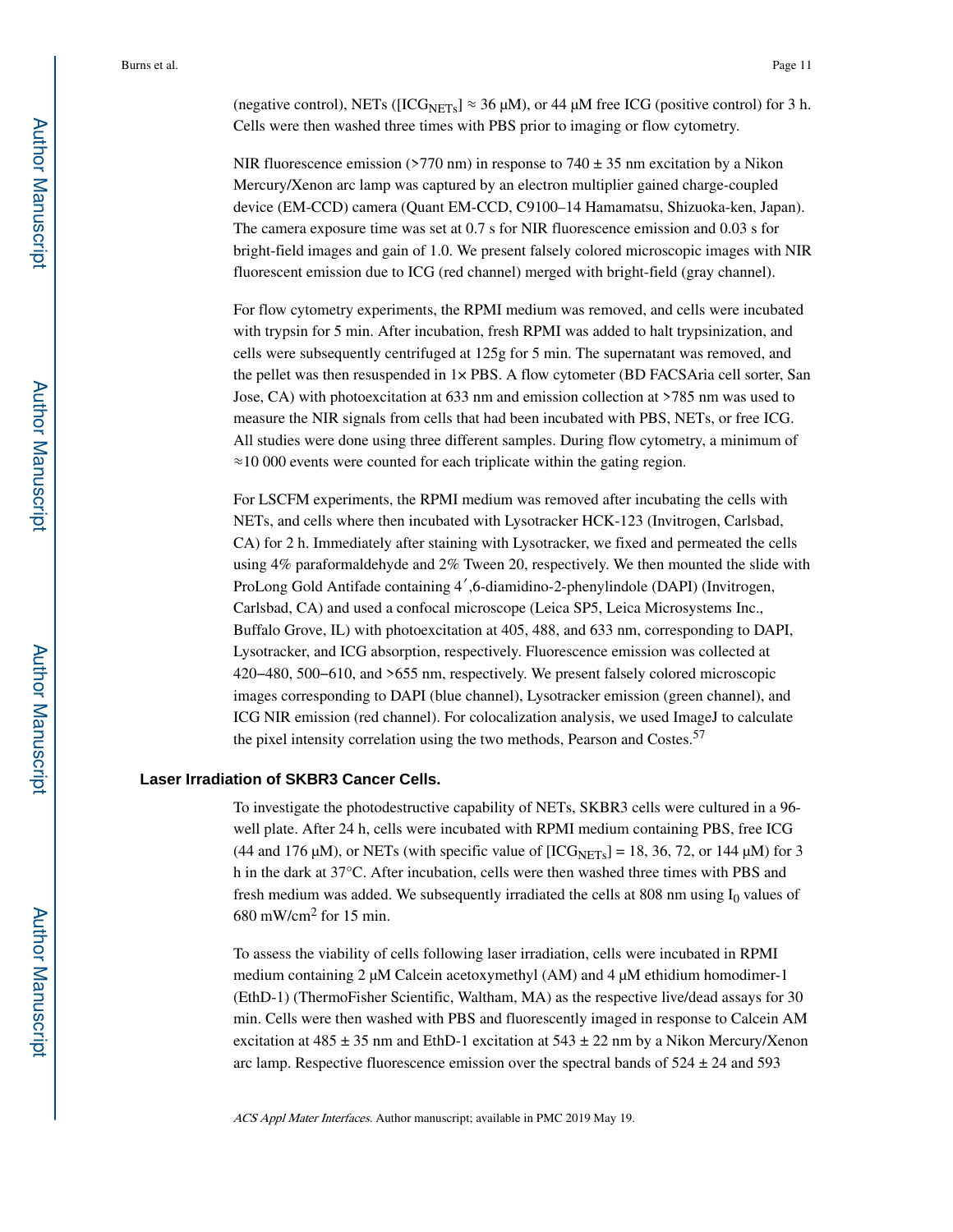$\pm$  40 nm were captured by an EM-CCD camera with exposure time set at 0.03 s. We present falsely colored microscopic images with Calcein AM fluorescent emission (green channel) overlaid with EthD-1 fluorescence emission (red channel). Cell viability in each well was calculated using a fluorescent microplate reader (Molecular Devices FlexStation II 384, Harlow Scientific).

To detect the presence of ROS in response to NIR laser irradiation of SKBR3 cancer cells, we used the molecular probe 2′,7′-dichlorofluorecein diacetate (DCFH-DA) (Sigma-Aldrich, St. Louis, MO). Once the nonfluorescent DCFH-DA is oxidized by ROS, it is converted into a fluorescent molecule  $2', 7'$ -dichlorofluorescein (DCF).<sup>58</sup> In a subset of experiments, cells treated with PBS, 18 μM NETs, and 22 μM free ICG for 3 h (as described above) were further incubated with 25 μM DCFH-DA in RPMI medium for 30 min prior to laser irradiation at the parameters indicated above. Following irradiation, we imaged the cells in bright-field and fluorescence modes. The DCF fluorescence emission  $(524 \pm 24 \text{ nm})$ in response to  $485 \pm 35$  nm excitation by a Nikon Mercury/Xenon arc lamp was captured by an EM-CCD camera. The camera exposure time was set at 0.2 s for DCF fluorescence emission and 0.03 s for bright-field images and gain of 1.0. We present falsely colored microscopic images with DCF fluorescent emission (green channel) merged with brightfield (gray channel).

To determine if ROS included singlet oxygen  $(^1O_2)$  as a constituent, we used sodium azide as a  ${}^{1}O_2$  quencher probe.<sup>38</sup> In a subset of experiments, we pretreated the SKBR3 cells with DCFH-DA (as described above), washed them after 30 min, and then incubated them in RPMI medium containing 50 mM sodium azide for 45 min prior to laser irradiation at the indicated parameters above.

#### **Animal Study.**

Female Nu/J mice (20−25 g; 6−8 weeks) were purchased from Jackson Laboratory (Bar Harbor, Maine) and utilized in this study under a protocol approved by the University of California, Riverside Institutional Animal Care and Use Committee (A-20140022). We injected ≈1 × 10<sup>7</sup> SKBR3 cancer subcutaneously into the thighs. Mice were monitored until the tumor sizes reached approximately 15 mm<sup>3</sup>. The tumor volume was calculated as  $D \times$  $d^2/2$ , where D and d were the larger and smaller diameter of each tumor.

Tumor-bearing mice were randomly divided into three groups with four animals in each group. Group 1 received PBS injection without laser irradiation. Group 2 received PBS injection and 808 nm laser irradiation using  $I_0 = 680$  mW/cm<sup>2</sup> for 10 min. Group 3 received NETs [ICG<sub>NETs</sub>  $\approx$  980 μM] injection and 808 nm laser irradiation using I<sub>0</sub> = 680 mW/cm<sup>2</sup> for 10 min. We administered 100 μL of PBS or NETs intravenously via tail vein injection while the animal was anesthetized. Laser irradiation was performed at 24 h postinjection of PBS or NETs with a beam diameter of 9 mm. We measured the temperature change in response to laser irradiation by inserting a mini-hypodermic thermocouple (0.2 mm thermocouple diameter) (HYP0, OMEGA, Norwalk, CT) connected to a LabQuest data acquisition system (Vernier, Beaverton, OR)  $\approx$ 1 mm below the skin and about 2 mm outside the laser-irradiated spot. Following the experimental procedures, animals were allowed to recover. We assessed the efficacy of NETs in mediating photoinduced reductions in tumor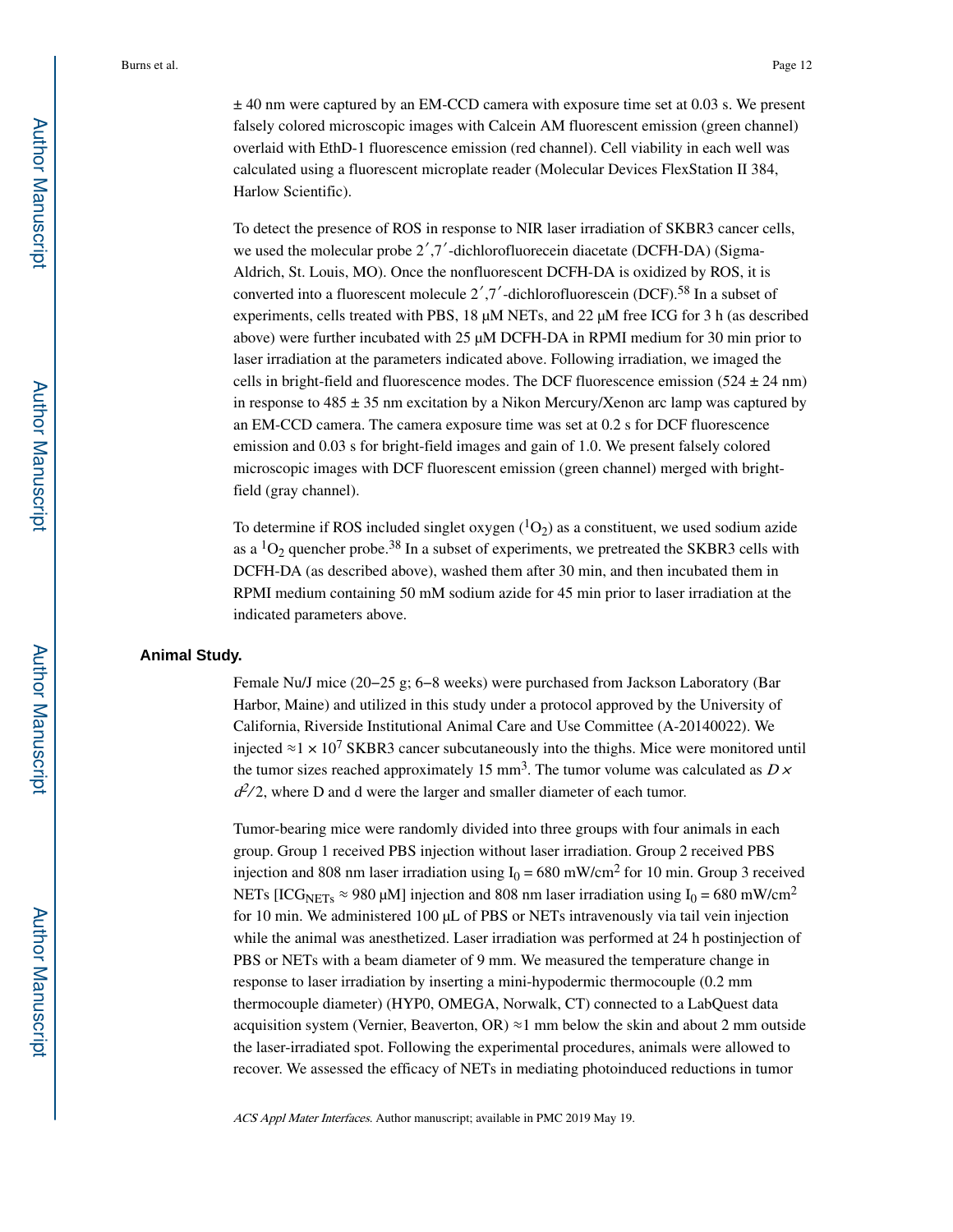size by measuring the tumor volumes following each treatment at every 2 day interval and for up to 16 days after laser irradiation. We estimated the relative tumor volumes  $(V/V_0)$ during this time interval by dividing the volume of each tumor (V) on the measurement day by the initial tumor volume  $(V_0)$  on the day of laser irradiation. Animals were subsequently euthanized on day 16 following laser irradiation.

In a subset of experiments, an animal from each group was euthanized immediately after laser irradiation. Tumors were removed and frozen at −80°C for later analysis. Approximately 7 days later, tumors were thawed and sectioned in 10 μm thicknesses using a cryostat microtome (CM1950 cryostat, Buffalo Grove, Illinois) and stained with fluorescein isothiocyanate (FITC)-labeled Caspase-3 antibody (BD Biosciences, San Jose, CA) as an established method to assay for cell apoptosis.<sup>59–61</sup> Fluorescent emission (524  $\pm$  24 nm) in response to  $485 \pm 35$  nm excitation by a Nikon Mercury/Xenon arc lamp was captured by an EM-CCD camera with exposure time set at  $0.2$  s. Mean and SDs of the image intensities ( $n$ ) = 5 images) were quantified using ImageJ.

To evaluate the feasibility of NETs in tumor imaging, in a subset of experiments, 100 μL of PBS or NETs [ICG<sub>NETs</sub>  $\approx$  980 µM] was administered by tail vein injection. At 24 h postinjection, animals were euthanized, and tumors were extracted. Extracted tumors were fluorescently imaged in a dark box. Two light emitting diodes delivering  $700 \pm 30$  nm excitation light were used for illumination. Fluorescence emission was captured using a CCD camera (Pixis 1024B, Roper Scientific, Trenton, NJ) equipped with a long pass filter transmitting wavelengths greater than 810 nm. To prevent pixel saturation, the camera exposure time was set to 90 s.

### **ACKNOWLEDGMENTS**

This study was supported in parts by grants from the National Science Foundation (CBET-1509218), National Cancer Institute at National Institutes of Health (R43-CA210715-A1), University of California Cancer Research Coordinating Committee (5–44189-34912), and University of California, Riverside Offce of Research & Economic Development.

## **REFERENCES**

- (1). Kim H; Chung K; Lee S; Kim DH; Lee H Near-Infrared Light-Responsive Nanomaterials for Cancer Theranostics. Wiley Interdiscip. Rev.: Nanomed. Nanobiotechnol 2016, 8, 23–45. [PubMed: 25903643]
- (2). Shan G; Weissleder R; Hilderbrand SA Upconverting Organic Dye Doped Core-Shell Nano-Composites for Dual-Modality NIR Imaging and Photo-Thermal Therapy. Theranostics 2013, 3, 267–274. [PubMed: 23606913]
- (3). Lee M-Y; Lee C; Jung HS; Jeon M; Kim KS; Yun SH; Kim C; Hahn SK Biodegradable Photonic Melanoidin for Theranostic Applications. ACS Nano 2016, 10, 822–831. [PubMed: 26623481]
- (4). Frangioni JV In Vivo Near-Infrared Fluorescence Imaging. Curr. Opin. Chem. Biol 2003, 7, 626– 634. [PubMed: 14580568]
- (5). Marshall MV; Rasmussen JC; Tan I-C; Aldrich MB; Adams KE; Wang X; Fife CE; Maus EA; Smith LA; Sevick-Muraca EM Near-Infrared Fluorescence Imaging in Humans with Indocyanine Green: A Review and Update. Open Surg. Oncol. J 2010, 2, 12–25. [PubMed: 22924087]
- (6). Roessler K; Krawagna M; Dorfler A; Buchfelder M; Ganslandt O Essentials in Intraoperative Indocyanine Green Videoangiography Assessment for Intracranial Aneurysm Surgery: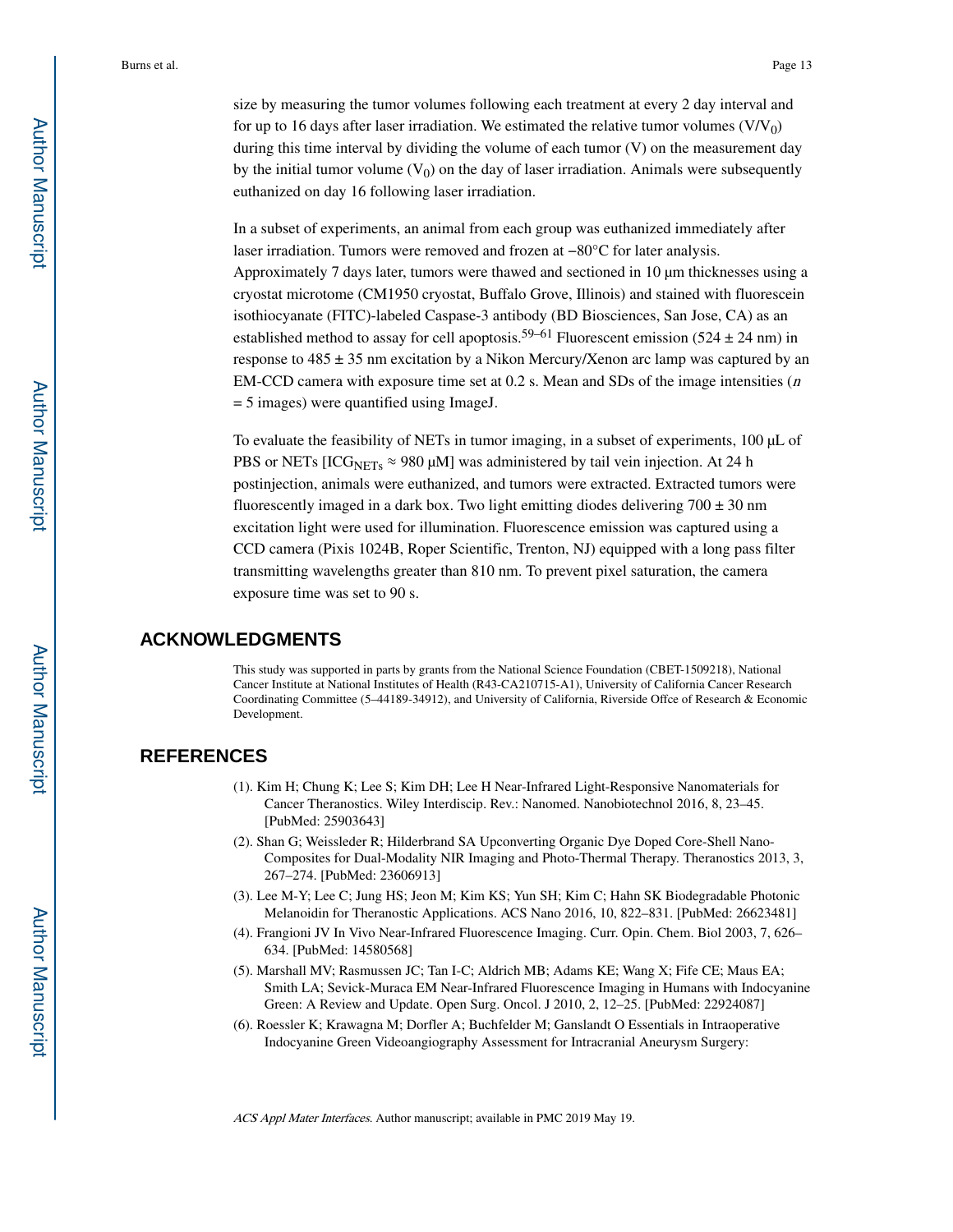Conclusions from 295 Consecutively Clipped Aneurysms and Review of the Literature. Neurosurg. Focus 2014, 36, E7 (pp 7).

- (7). Crane LMA; Themelis G; Arts HJG; Buddingh KT; Brouwers AH; Ntziachristos V; van Dam GM; van der Zee AGJ Intraoperative Near-Infrared Fluorescence Imaging for Sentinel Lymph Node Detection in Vulvar Cancer: First Clinical Results. Gynecol. Oncol 2011, 120, 291–295. [PubMed: 21056907]
- (8). Hirche C; Murawa D; Mohr Z; Kneif S; Hunerbein M ICG Fluorescence-Guided Sentinel Node Biopsy for Axillary Nodal Staging in Breast Cancer. Breast Cancer Res. Treat 2010, 121, 373– 378. [PubMed: 20140704]
- (9). Sevick-Muraca EM; Sharma R; Rasmussen JC; Marshall MV; Wendt JA; Pham HQ; Bonefas E; Houston JP; Sampath L; Adams KE; Blanchard DK; Fisher RE; Chiang SB; Elledge R; Mawad ME Imaging of Lymph Flow in Breast Cancer Patients after Microdose Administration of a Near-Infrared Fluorophore: Feasibility Study. Radiology 2008, 246, 734–741. [PubMed: 18223125]
- (10). Verbeek FPR; Troyan SL; Mieog JSD; Liefers G-J; Moffitt LA; Rosenberg M; Hirshfield-Bartek J; Gioux S; van de Velde CJH; Vahrmeijer AL; Frangioni JV Near-Infrared Fluorescence Sentinel Lymph Node Mapping in Breast Cancer: A Multicenter Experience. Breast Cancer Res. Treat 2014, 143, 333–342. [PubMed: 24337507]
- (11). Zaidi HA; Abla AA; Nakaji P; Chowdhry SA; Albuquerque FC; Spetzler RF Indocyanine Green Angiography in the Surgical Management of Cerebral Arteriovenous Malformations: Lessons Learned in 130 Consecutive Cases. Neurosurgery 2014, 10 (2), 246–251. [PubMed: 24535264]
- (12). Liggett PE; Lavaque AJ; Chaudhry NA; Jablon EP; Quiroz-Mercado H Preliminary Results of Combined Simultaneous Transpupillary Thermotherapy and ICG-Based Photodynamic Therapy for Choroidal Melanoma. Ophthal. Surg. Lasers Imaging 2005, 36, 463–470.
- (13). Montazerabadi AR; Sazgarnia A; Bahreyni-Toosi MH; Ahmadi A; Aledavood A The Effects of Combined Treatment with Ionizing Radiation and Indocyanine Green-Mediated Photodynamic Therapy on Breast Cancer Cells. J. Photochem. Photobiol., B 2012, 109, 42–49. [PubMed: 22325306]
- (14). Klein A; Baumler H; Buschmann M; Landthaler M; Babilas P A Randomized Controlled Trial to Optimize Indocyanine Green-Augmented Diode Laser Therapy of Capillary Malformations. Lasers Surg. Med 2013, 45, 216–224. [PubMed: 23619901]
- (15). Kirchherr AK; Briel A; Mäder K Stabilization of Indocyanine Green by Encapsulation within Micellar Systems. Mol. Pharmaceutics 2009, 6, 480–491.
- (16). Wu L; Fang S; Shi S; Deng J; Liu B; Cai L Hybrid Polypeptide Micelles Loading Indocyanine Green for Tumor Imaging and Photothermal Effect Study. Biomacromolecules 2013, 14, 3027– 3033. [PubMed: 23941524]
- (17). Kraft JC; Ho RJ Interactions of Indocyanine Green and Lipid in Enhancing Near-Infrared Fluorescence Properties: The Basis for Near-Infrared Imaging in Vivo. Biochemistry 2014, 53, 1275–1283. [PubMed: 24512123]
- (18). Bahmani B; Gupta S; Upadhyayula S; Vullev VI; Anvari B Effect of Polyethylene Glycol Coatings on Uptake of Indocyanine Green Loaded Nanocapsules by Human Spleen Macrophages in Vitro. J. Biomed. Opt 2011, 16, 051303 (pp 10). [PubMed: 21639563]
- (19). Saxena V; Sadoqi M; Shao J Polymeric Nanoparticulate Delivery System for Indocyanine Green: Biodistribution in Healthy Mice. Int. J. Pharm. (Amsterdam, Neth.) 2006, 308, 200–204.
- (20). Sharma P; Bengtsson NE; Walter GA; Sohn H-B; Zhou G; Iwakuma N; Zeng H; Grobmyer SR; Scott EW; Moudgil BM Gadolinium-Doped Silica Nanoparticles Encapsulating Indocyanine Green for Near Infrared and Magnetic Resonance Imaging. Small 2012, 8, 2856–2868. [PubMed: 22744832]
- (21). Yoo J-W; Irvine DJ; Discher DE; Mitragotri S Bio-Inspired, Bioengineered and Biomimetic Drug Delivery Carriers. Nat. Rev. Drug Discovery 2011, 10, 521–535. [PubMed: 21720407]
- (22). Muzykantov VR Drug Delivery by Red Blood Cells: Vascular Carriers Designed by Mother Nature. Expert Opin. Drug Delivery 2010, 7, 403–427.
- (23). Rao L; Meng Q-F; Bu L-L; Cai B; Huang Q; Sun ZJ; Zhang WF; Li A; Guo S-S; Liu W; Wang T-H; Zhao X-Z Erythrocyte Membrane-Coated Upconversion Nanoparticles with Minimal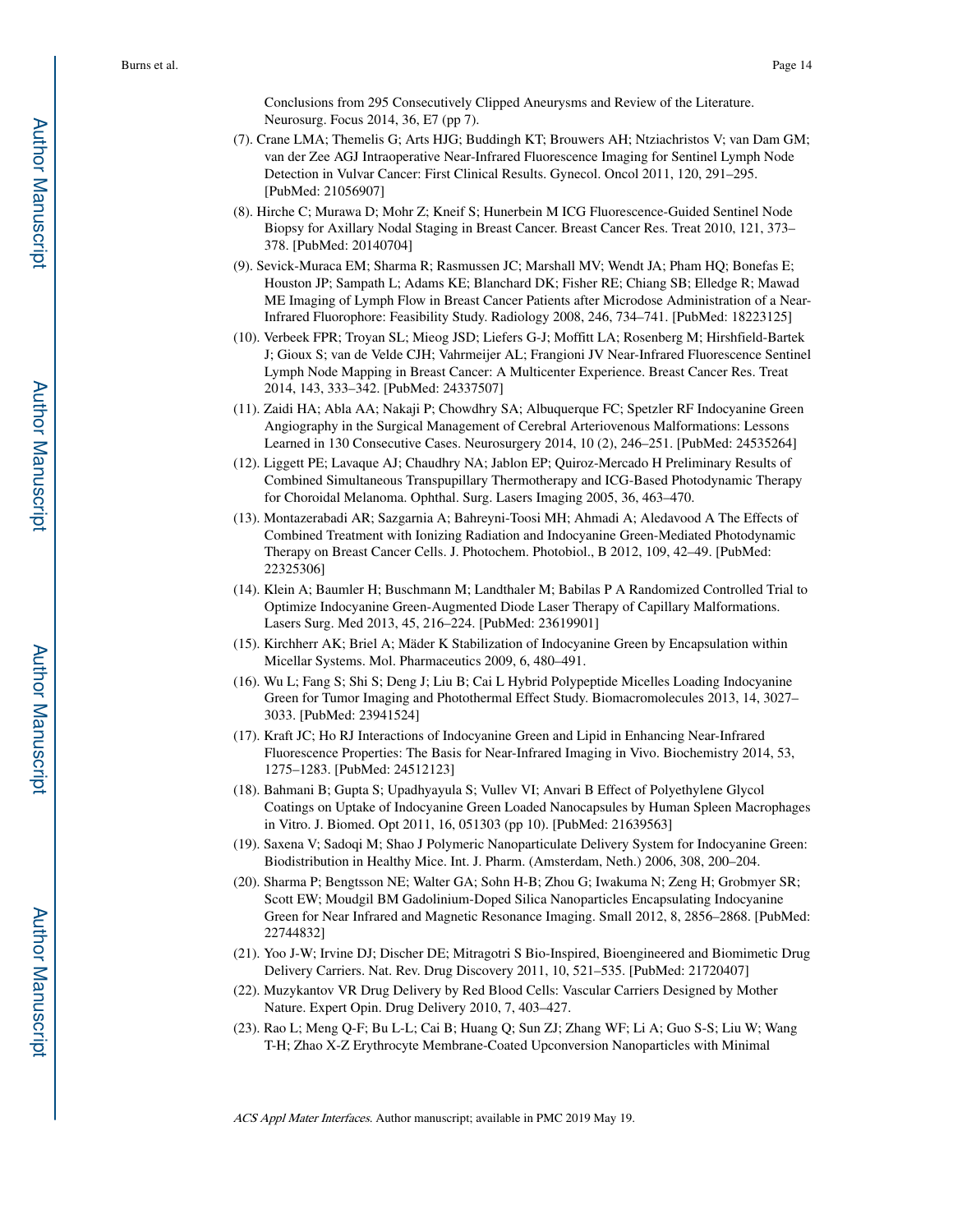Protein Adsorption for Enhanced Tumor Imaging. ACS Appl. Mater. Interfaces 2017, 9, 2159– 2168. [PubMed: 28050902]

- (24). Piao JG; Wang L; Gao F; You YZ; Xiong Y; Yang L Erythrocyte Membrane Is an Alternative Coating to Polyethylene Glycol for Prolonging the Circulation Lifetime of Gold Nanocages for Photothermal Therapy. ACS Nano 2014, 8, 10414–10425. [PubMed: 25286086]
- (25). Peng J; Yang Q; Li WT; Tan LW; Xiao Y; Chen L; Hao Y; Qian Z Erythrocyte-Membrane-Coated Prussian Blue/Manganese Dioxide Nanoparticles as H2O2-Responsive Oxygen Generators to Enhance Cancer Chemotherapy/Photothermal Therapy. ACS Appl. Mater. Interfaces 2017, 9, 44410–44422. [PubMed: 29210279]
- (26). Hu C-MJ; Zhang L; Aryal S; Cheung C; Fang RH; Zhang L Erythrocyte Membrane-Camouflaged Polymeric Nanoparticles as a Biomimetic Delivery Platform. Proc. Natl. Acad. Sci. U. S. A 2011, 108, 10980–10985. [PubMed: 21690347]
- (27). Bahmani B; Bacon D; Anvari B Erythrocyte-Derived PhotoTheranostic Agents: Hybrid Nano-Vesicles Containing Indocyanine Green for Near Infrared Imaging and Therapeutic Applications. Sci. Rep 2013, 3, 2180 (pp 7). [PubMed: 23846447]
- (28). Mac JT; Nuñez V; Burns JM; Guerrero YA; Vullev VI; Anvari B Erythrocyte-Derived Nano-Probes Functionalized with Antibodies for Targeted Near Infrared Fluorescence Imaging of Cancer Cells. Biomed. Opt. Express 2016, 7, 1311–1322. [PubMed: 27446657]
- (29). Nobbmann U; Morfesis A Light Scattering and Nanoparticles. Mater. Today 2009, 12, 52–54.
- (30). Nakamura H; Jun F; Maeda H Development of Next-Generation Macromolecular Drugs Based on the EPR Effect: Challenges and Pitfalls. Expert Opin. Drug Delivery 2015, 12, 53–64.
- (31). Torchilin V Tumor Delivery of Macromolecular Drugs Based on the EPR Effect. Adv. Drug Delivery Rev 2011, 63, 131–135.
- (32). Jung B; Vullev VI; Anvari B Revisiting Indocyanine Green: Effects of Serum and Physiological Temperature on Absorption and Fluorescence Characteristics. IEEE J. Sel. Top. Quantum Electron 2014, 20, 149–157.
- (33). Burns JM; Saager R; Majaron B; Jia W; Anvari B Optical Properties of Biomimetic Probes Engineered from Erythrocytes. Nanotechnology 2017, 28, 035101 (pp 12). [PubMed: 27966473]
- (34). Sibrian-Vazquez M; Escobedo JO; Lowry M; Fronczek FR; Strongin RM Field Effects Induce Bathochromic Shifts in Xanthene Dyes. J. Am. Chem. Soc 2012, 134, 10502–10508. [PubMed: 22642754]
- (35). Philip R; Penzkofer A; Baumler W; Szeimies RM; Abels C Absorption and Fluorescence Spectroscopic Investigation of Indocyanine Green. J. Photochem. Photobiol., A 1996, 96, 137– 148.
- (36). Tan X; Luo S; Long L; Wang Y; Wang D; Fang S; Ouyang Q; Su Y; Cheng T; Shi C Structure-Guided Design and Synthesis of a Mitochondria-Targeting Near-Infrared Fluorophore with Multimodal Therapeutic Activities. Adv. Mater 2017, 29, 1704196 (pp 9).
- (37). Guo R; Peng H; Tian Y; Shen S; Yang W Mitochondria-Targeting Magnetic Composite Nanoparticles for Enhanced Phototherapy of Cancer. Small 2016, 12, 4541–4552. [PubMed: 27390093]
- (38). Li MY; Cline CS; Koker EB; Carmichael HH; Chignell CF; Bilski P Quenching of Singlet Molecular Oxygen (1O2) by Azide Anion in Solvent Mixtures. Photochem. Photobiol 2001, 74, 760–764. [PubMed: 11783930]
- (39). Kessel D; Luo Y Intracellular Sites of Photodamage as a Factor in Apoptotic Cell Death. J. Porphyrins Phthalocyanines 2001, 5, 181–184.
- (40). Reiners JJ Jr.; Caruso JA; Mathieu P; Chelladurai B; Yin X-M; Kessel D Release of Cytochrome C and Activation of ProCaspase-9 Following Lysosomal Photodamage Involves Bid Cleavage. Cell Death Differ 2002, 9, 934–944. [PubMed: 12181744]
- (41). Wang X The Expanding Role of Mitochondria in Apoptosis. Genes Dev 2001, 15, 2922–2933. [PubMed: 11711427]
- (42). Wang Y; Tjandra N Structural Insights of tBid, the Caspase-8-Activated Bid, and its BH3 Domain. J. Biol. Chem 2013, 288, 35840–35851. [PubMed: 24158446]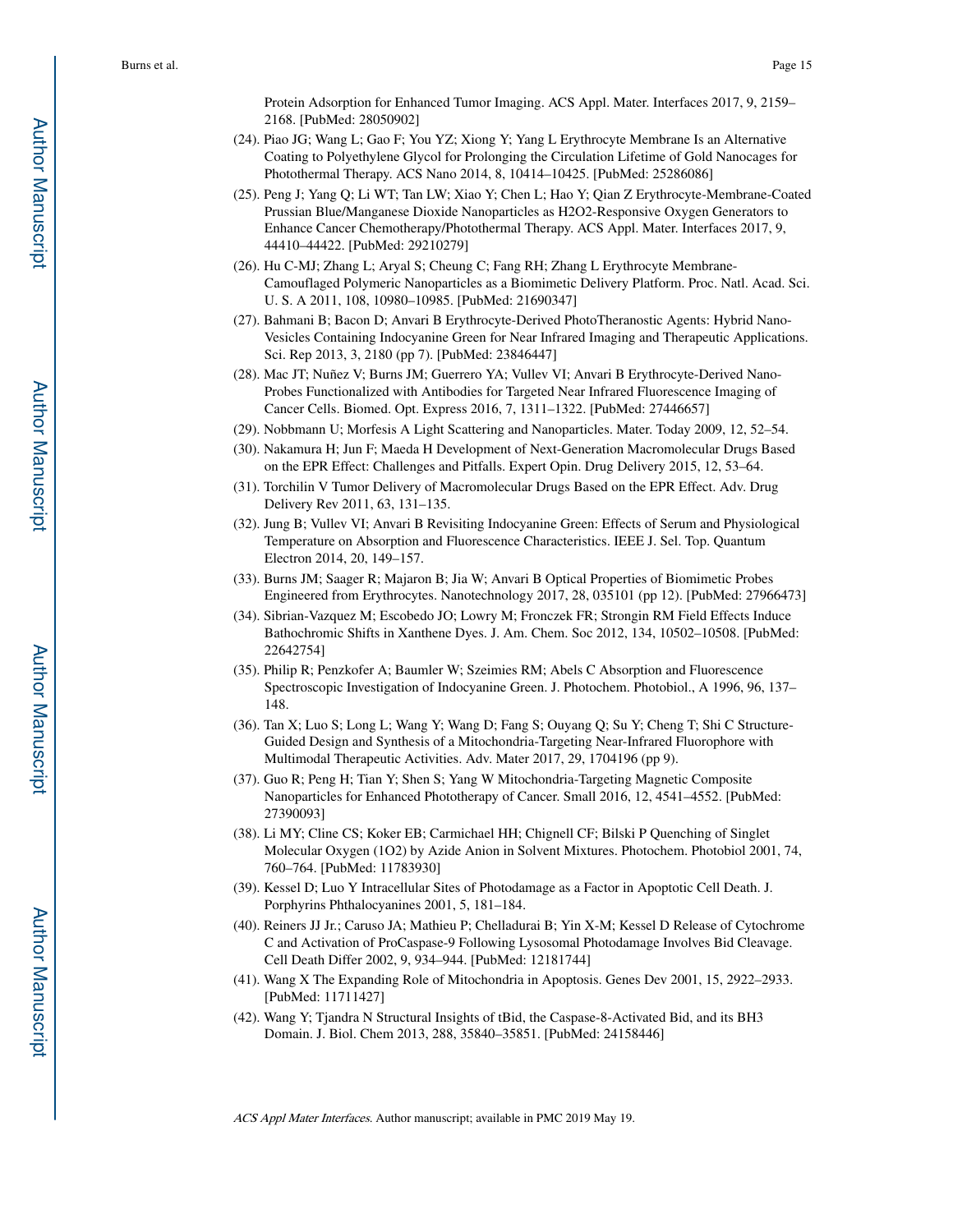- (43). Epand RF; Martinou J-C; Fornallaz-Mulhauser M; Hughes DW; Epand RM The Apoptotic Protein tBid Promotes Leakage by Altering Membrane Curvature. J. Biol. Chem 2002, 277, 32632–32639. [PubMed: 12082098]
- (44). Grinberg M; Sarig R; Zaltsman Y; Frumkin D; Grammatikakis N; Reuveny E; Gross A tBID Homooligomerizes in the Mitochondrial Membrane to Induce Apoptosis. J. Biol. Chem 2002, 277, 12237–12245. [PubMed: 11805084]
- (45). Lovell JF; Billen LP; Bindner S; Shamas-Din A; Fradin C; Leber B; Andrews DW Membrane Binding by tBid Initiates an Ordered Series of Events Culminating in Membrane Permeabilization by Bax. Cell 2008, 135, 1074–1084. [PubMed: 19062087]
- (46). Ott M; Norberg E; Zhivotovsky B; Orrenius S Mitochondrial Targeting of tBid/Bax: A Role for the TOM Complex? Cell Death Differ 2009, 16, 1075–1082. [PubMed: 19521421]
- (47). Bogner C; Leber B; Andrews DW Apoptosis: Embedded in Membranes. Curr. Opin. Cell Biol 2010, 22, 845–851. [PubMed: 20801011]
- (48). Kim H; Tu H-C; Ren D; Takeuchi O; Jeffers JR; Zambetti GP; Hsieh JJ-D; Cheng EH-Y Stepwise Activation of BAX and BAK by tBID, BIM, and PUMA Initiates Mitochondrial Apoptosis. Mol. Cell 2009, 36, 487–499. [PubMed: 19917256]
- (49). Ai X; Mu J; Xing B Recent Advances of Light-Mediated Theranostics. Theranostics 2016, 6, 2439–2457. [PubMed: 27877246]
- (50). Hyemin K; Beack S; Han S; Myeonghwan S; Lee T; Park Y; Kim KS; Yetisen AK; Yun SH; Kwon W; Hahn SK Multifunctional Photonic Nanomaterials for Diagnostic, Therapeutic, and Theranostic Applications. Adv. Mater 2018, 30, 1701460 (pp 30).
- (51). Jiang X-M; Wang L-M; Wang J; Chen C-Y Gold Nanomaterials: Preparation, Chemical Modification, Biomedical Applications and Potential Risk Assessment. Appl. Biochem. Biotechnol 2012, 166, 1533–1551. [PubMed: 22278050]
- (52). Liu Y; Zhao Y; Sun B; Chen C Understanding the Toxicity of Carbon Nanotubes. Acc. Chem. Res 2013, 46, 702–713. [PubMed: 22999420]
- (53). Oldenborg P-A; Zheleznyak A; Fang Y-F; Lagenaur CF; Gresham HD; Lindberg FP Role of CD47 as a Marker of Self on Red Blood Cells. Science 2000, 288, 2051–2054. [PubMed: 10856220]
- (54). Hwang Y; Yoon H; Choe K; Ahn J; Jung JH; Park J-H; Kim P In Vivo Cellular-Level Real-Time Pharmacokinetic Imaging of Free-Form and Liposomal Indocyanine Green in Liver. Biomed. Opt. Express 2017, 8, 4706–4716. [PubMed: 29082096]
- (55). Ren H; Liu J; Li Y; Wang H; Ge S; Yuan A; Hu Y; Wu J Oxygen Self-Enriched Nanoparticles Functionalized with Erythrocyte Membranes for Long Circulation and Enhanced Phototherapy. Acta Biomater 2017, 59, 269–282. [PubMed: 28663143]
- (56). Spiller W; Kliesch H; Wöhrle D; Hackbarth S; Röder B; Schnurpfeil G Singlet Oxygen Quantum Yields of Different Photosensitizers in Polar Solvents and Micellar Solutions. J. Porphyrins Phthalocyanines 1998, 2, 145–158.
- (57). Costes SV; Daelemans D; Cho EH; Dobbin Z; Pavlakis G; Lockett S Automatic and Quantitative Measurement of Protein-Protein Colocalization in Live Cells. Biophys. J 2004, 86, 3993–4003. [PubMed: 15189895]
- (58). Kalyanaraman B; Darley-Usmar V; Davies K; Dennery P; Forman H; Grisham M; Mann G; Moore K; Roberts L II; Ischiropoulos H Measuring Reactive Oxygen and Nitrogen Species with Fluorescent Probes: Challenges and Limitations. Free Radical Biol. Med 2012, 52, 1–6. [PubMed: 22027063]
- (59). Yu Z; Sun Q; Pan W; Li N; Tang B A Near-Infrared Triggered Nanophotosensitizer Inducing Domino Effect on Mitochondrial Reactive Oxygen Species Burst for Cancer Therapy. ACS Nano 2015, 9, 11064–11074. [PubMed: 26456218]
- (60). Nam G; Rangasamy S; Ju H; Samson AAS; Song JM Cell Death Mechanistic Study of Photodynamic Therapy Against Breast Cancer Cells Utilizing Liposomal Delivery of 5,10,15,20 tetrakis(benzo[b]thiophene) Porphyrin. J. Photochem. Photobiol., B 2017, 166, 116–125. [PubMed: 27889618]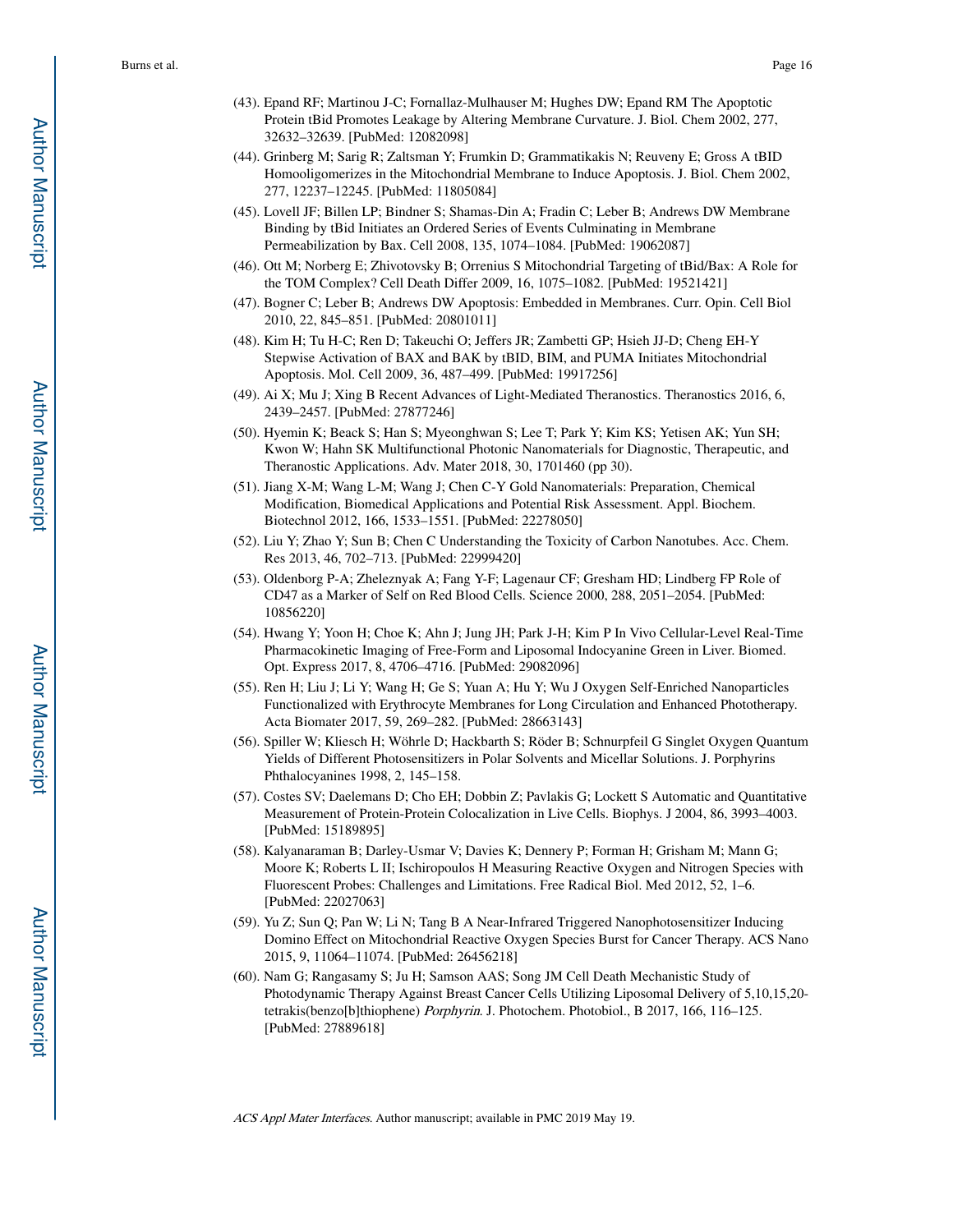(61). Rizvi I; Anbil S; Alagic N; Celli JP; Zheng LZ; Palanisami A; Glidden MD; Pogue BW; Hasan T PDT Dose Parameters Impact Tumoricidal Durability and Cell Death Pathways in a 3D Ovarian Cancer Model. Photochem. Photobiol 2013, 89, 942–952. [PubMed: 23442192]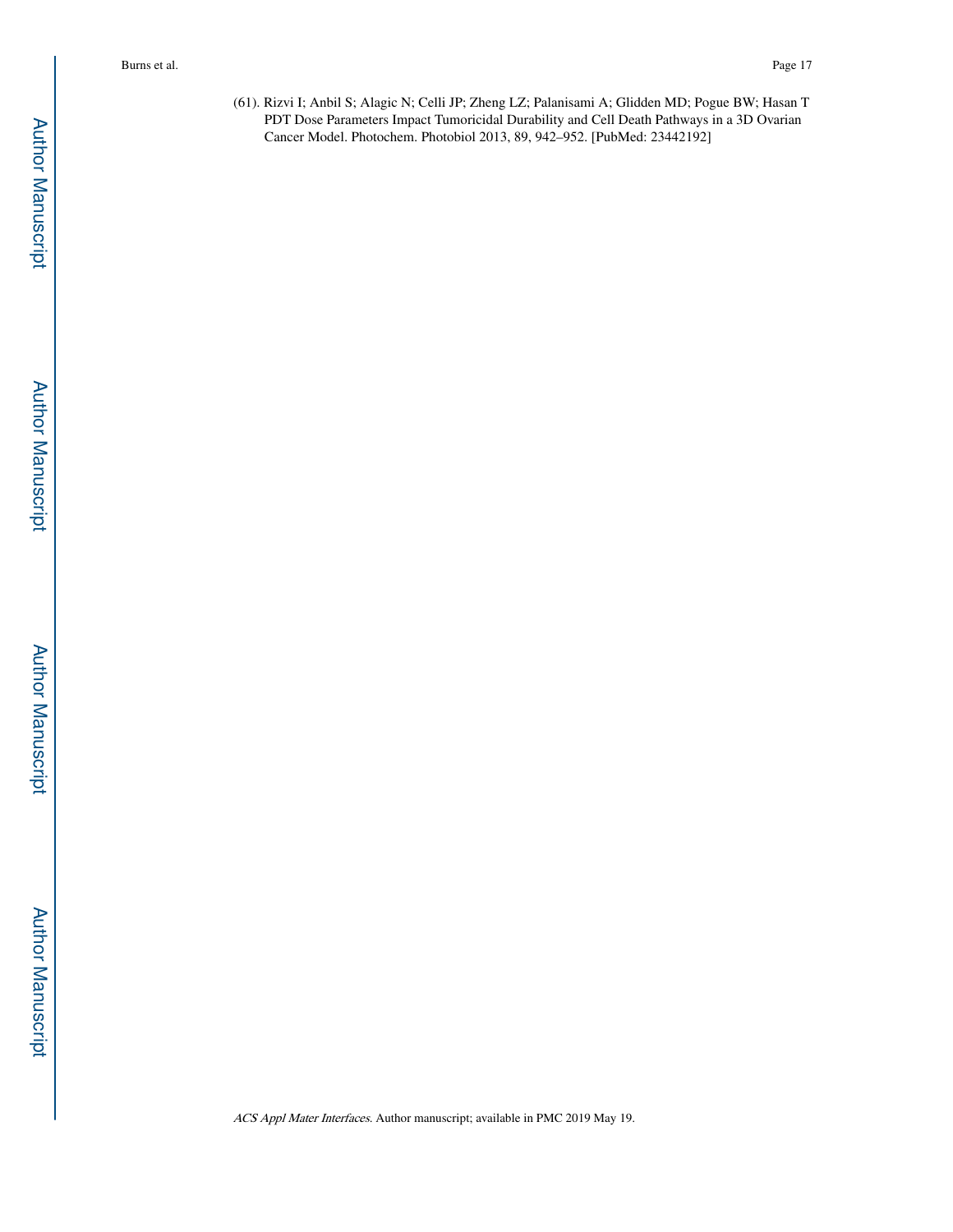

#### **Figure 1.**

Characterization of NETs. (a) Hydrodynamic diameter distribution of NETs as determined by DLS. Squares and error bars (too small to be seen) represent the mean and standard deviations of diameters, respectively  $(n = 4$  measurements). The estimated mean diameter as determined from the log-normal fits (solid curves) is ≈85 nm. (b) Absorption spectra of 13 μM free ICG and NETs ([ICG<sub>NETs</sub>]  $\approx$  10 μM). (c) Normalized fluorescence emission spectra  $(\chi(\lambda))$  (see eq 1) (squares) and Gaussian fits (solid curves) of 4 μM free ICG and NETs ( $[ICG<sub>NETs</sub>] \approx 2 \mu M$ ) in response to photoexcitation at 720 ± 2.5 nm. Solvent used in spectral recordings was 310 mOsm PBS.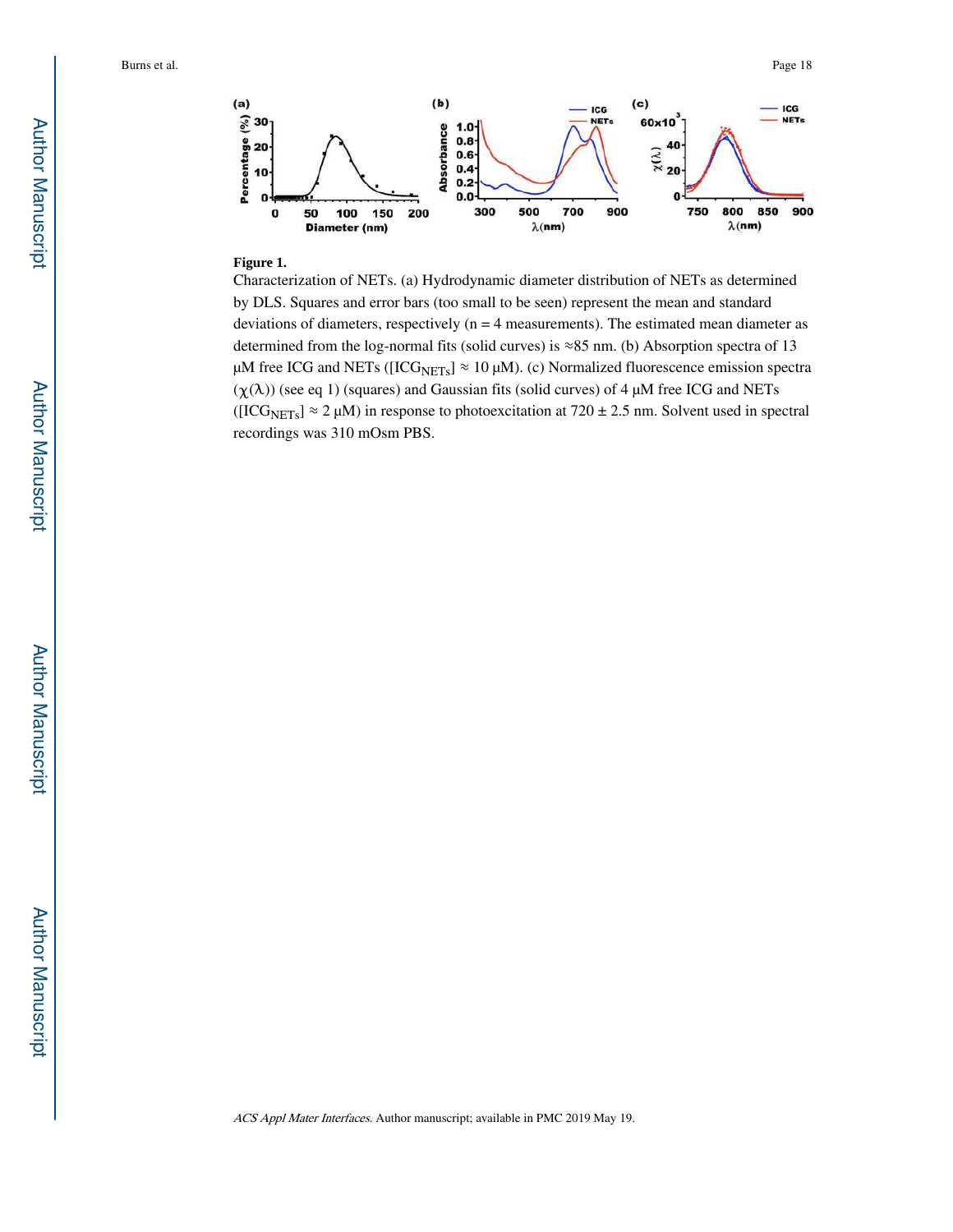

## **Figure 2.**

Photostability and  ${}^{1}O_{2}$  generation of NETs in solution. (a) Absorption spectra of 22 μM free ICG and NETs ([ICG<sub>NETs</sub>]  $\approx$  18  $\mu$ M) before and after 808 nm laser irradiation (I<sub>0</sub> = 680 mW/cm<sup>2</sup>) for 5, 10, and 15 min. (b) Normalized 808 nm absorbance values for ICG and NETs as a function of 808 nm laser irradiation time. (c) Normalized 411 nm absorbance values for solutions containing 10 μM DPBF without or with 11 μM ICG or NETs ( $[ICG<sub>NETs</sub>] \approx 18 \mu M$ ) as a function of 808 nm laser irradiation time. Data points and error bars in panel (c) represent the mean and SDs for n = 4 samples.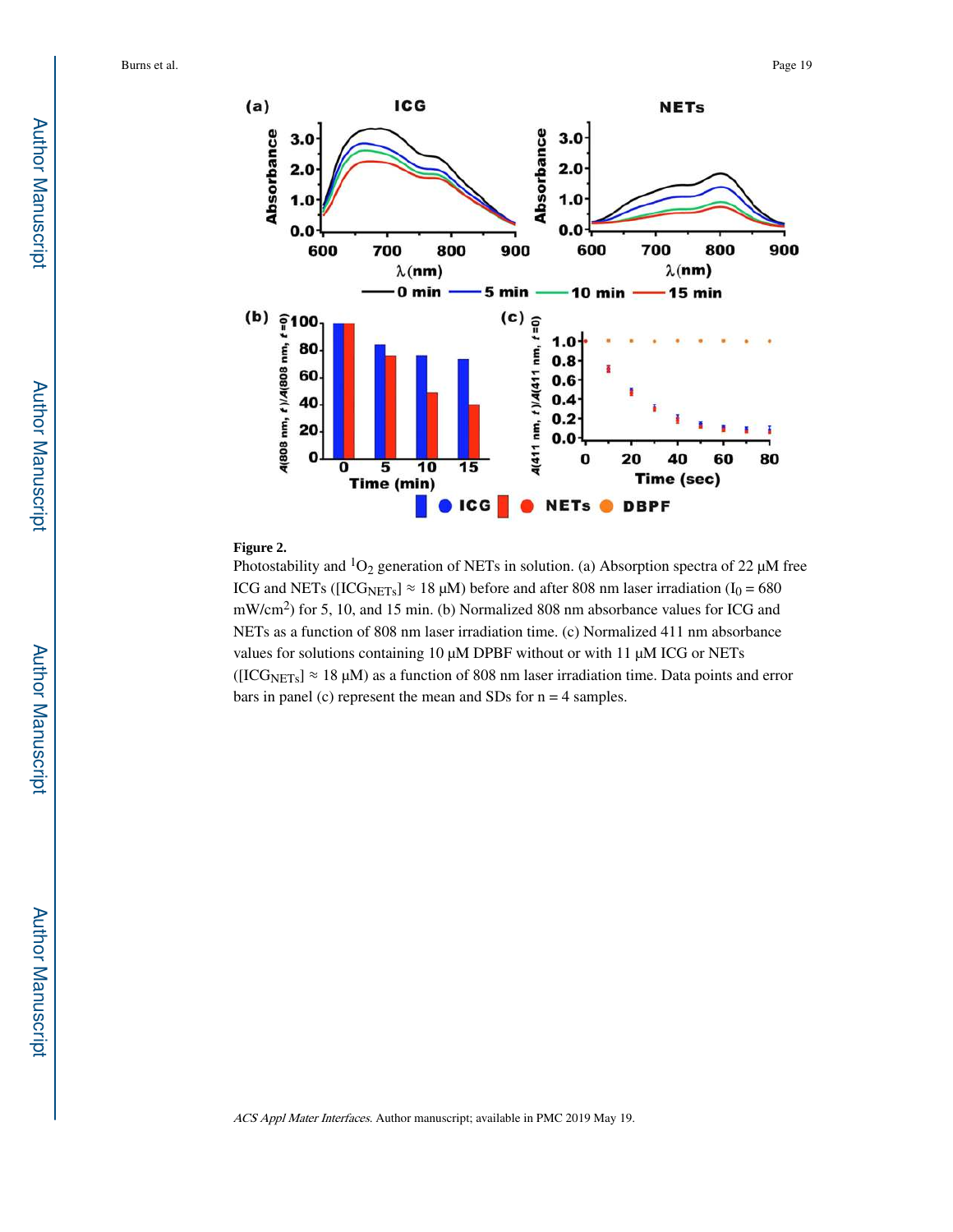

#### **Figure 3.**

Uptake of NETs by SKBR3 cancer cells. (a) Merged bright-field and fluorescent images of SKBR3 cancer cells following 3 h of incubation at 37°C with PBS, 44 μM free ICG, or NETs ( $[ICG<sub>NETs</sub>] \approx 36 \mu M$ ). Images are falsely colored. Red channel: NIR emission due to ICG from NETs; gray channel: bright-field. (b) Uptake analysis of SKBR3 cells by flow cytometry. Geometric mean fluorescence intensity (n = 3 different samples) \*\*p  $\leq 0.01$ . (c) Laser scanning confocal fluorescent images of a SKBR3 cell following 3 h of incubation at 37°C with NETs. Images are falsely colored. Blue channel: DAPI; green channel: Lysotracker; red channel: NIR emission due to ICG from NETs.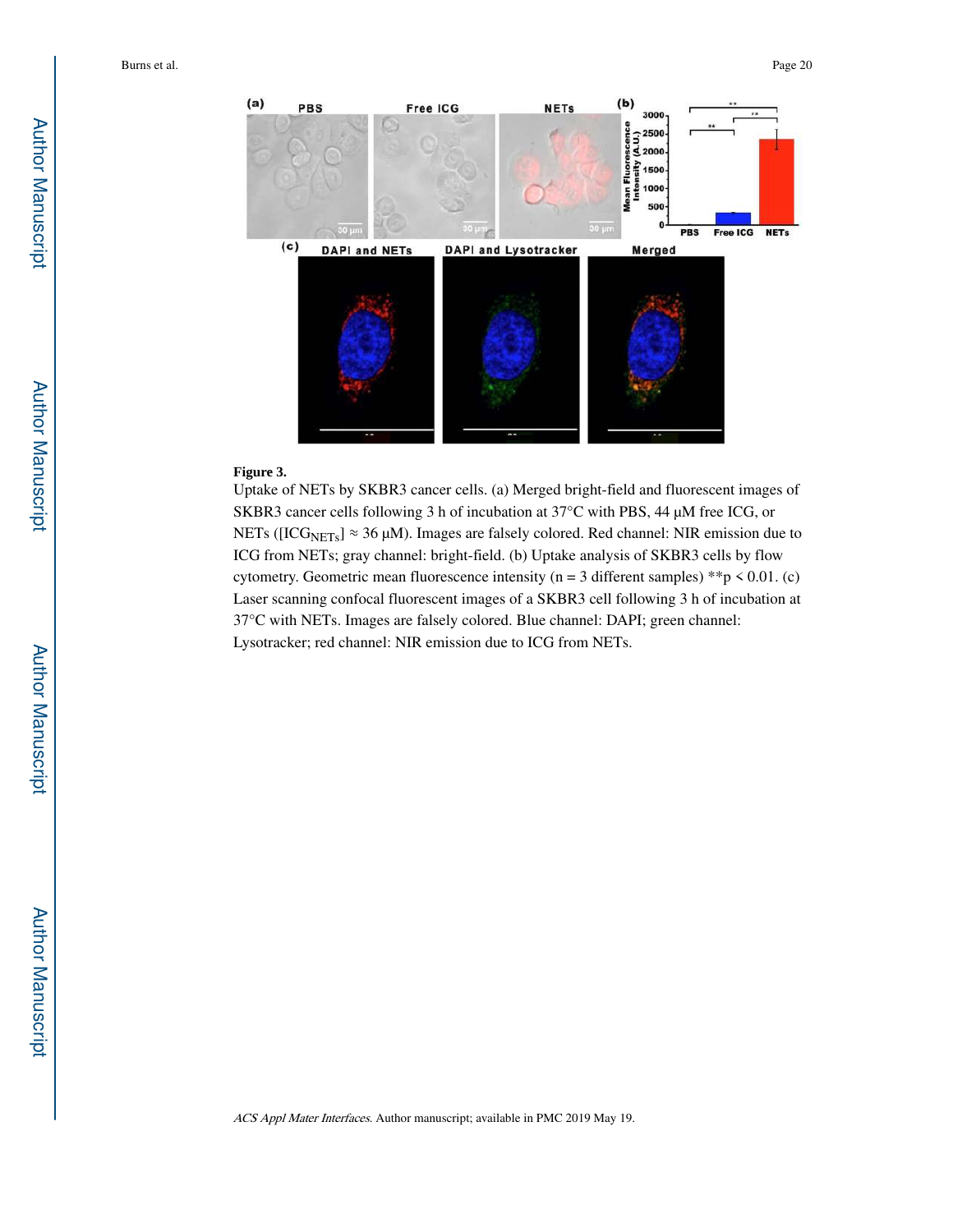



#### **Figure 4.**

Photodestruction of SKBR3 cancer cells in vitro. (a) Fluorescent images of SKBR3 cancer cells incubated with PBS (negative control), 176 μM free ICG (positive control), and NETs ([ICG<sub>NETs</sub>]  $\approx$  144 μM) for 3 h at 37°C and followed by 808 nm laser irradiation at I<sub>0</sub> = 680 mW/cm<sup>2</sup> for 15 min. Live cells were identified by the Calcein AM stain and falsely colored in green. Dead cells in response to laser irradiation were identified using the EthD-1 stain and falsely colored in red. (b) Percentage viability of SKBR3 cells as a function of incubation agent. (c) Percentage viability of SKBR3 cells as a function of  $[ICG<sub>NETs</sub>]$ . In panels (b) and (c), statistically significant differences are indicated as  $\sp{\ast}p$  < 0.05 and  $\sp{\ast\ast\ast}p$  <  $0.001$  (n = 3 samples for each treatment).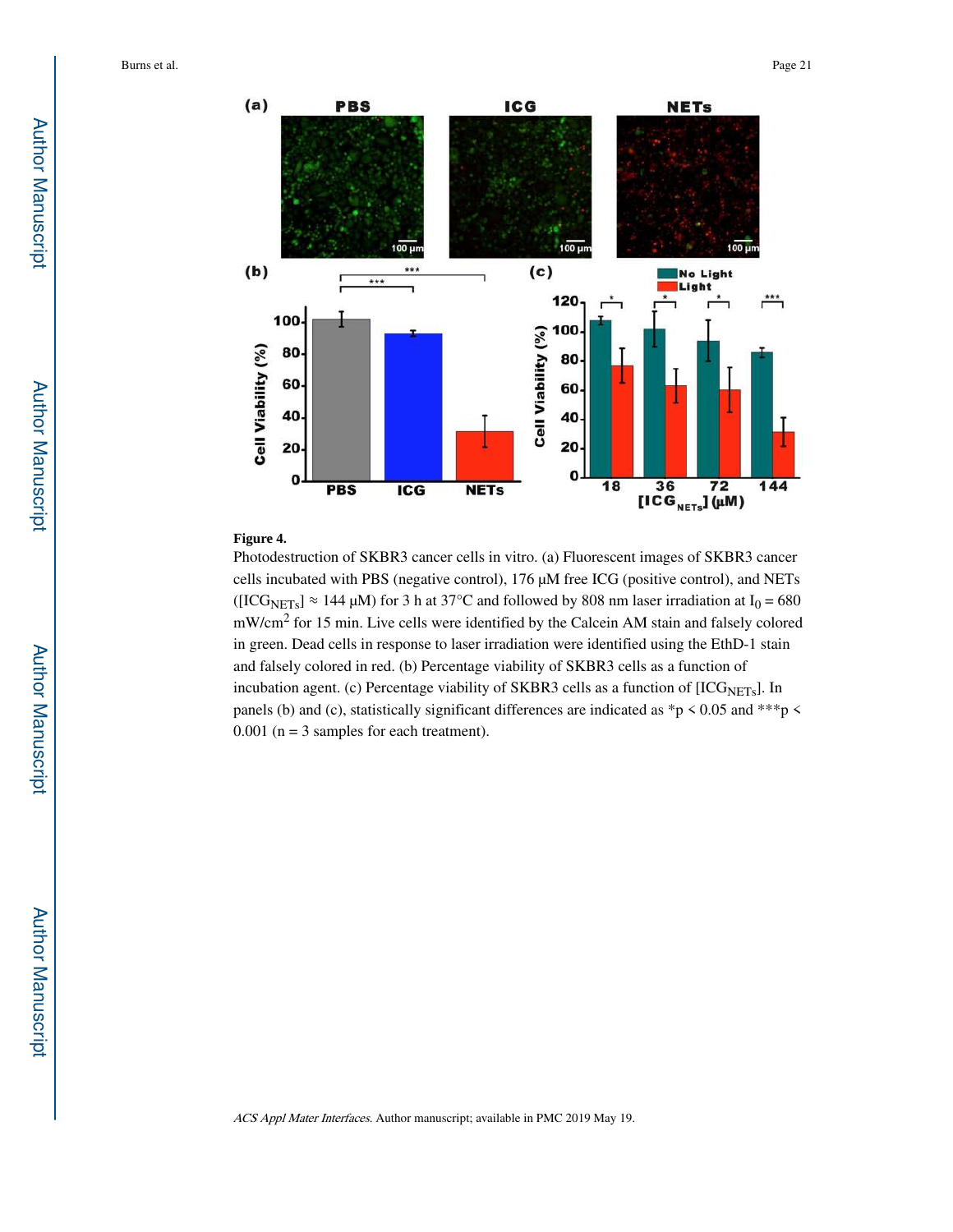

#### **Figure 5.**

Detection of ROS generation by cell imaging. We present merged bright-field and DCF fluorescence images of SKBR3 cancer cells incubated with PBS, 44 μM free ICG, or NETs ([ICGNETs]  $\approx 36 \mu$ M) for 3 h and subsequently irradiated at 808 nm for 15 min at I<sub>0</sub> = 680 mW/cm<sup>2</sup>. Images correspond to (a) without and (b) with application of  ${}^{1}O_{2}$  quencher, sodium azide. Images are falsely colored. Gray channel: bright-field. Green channel: fluorescence emission from DCF.